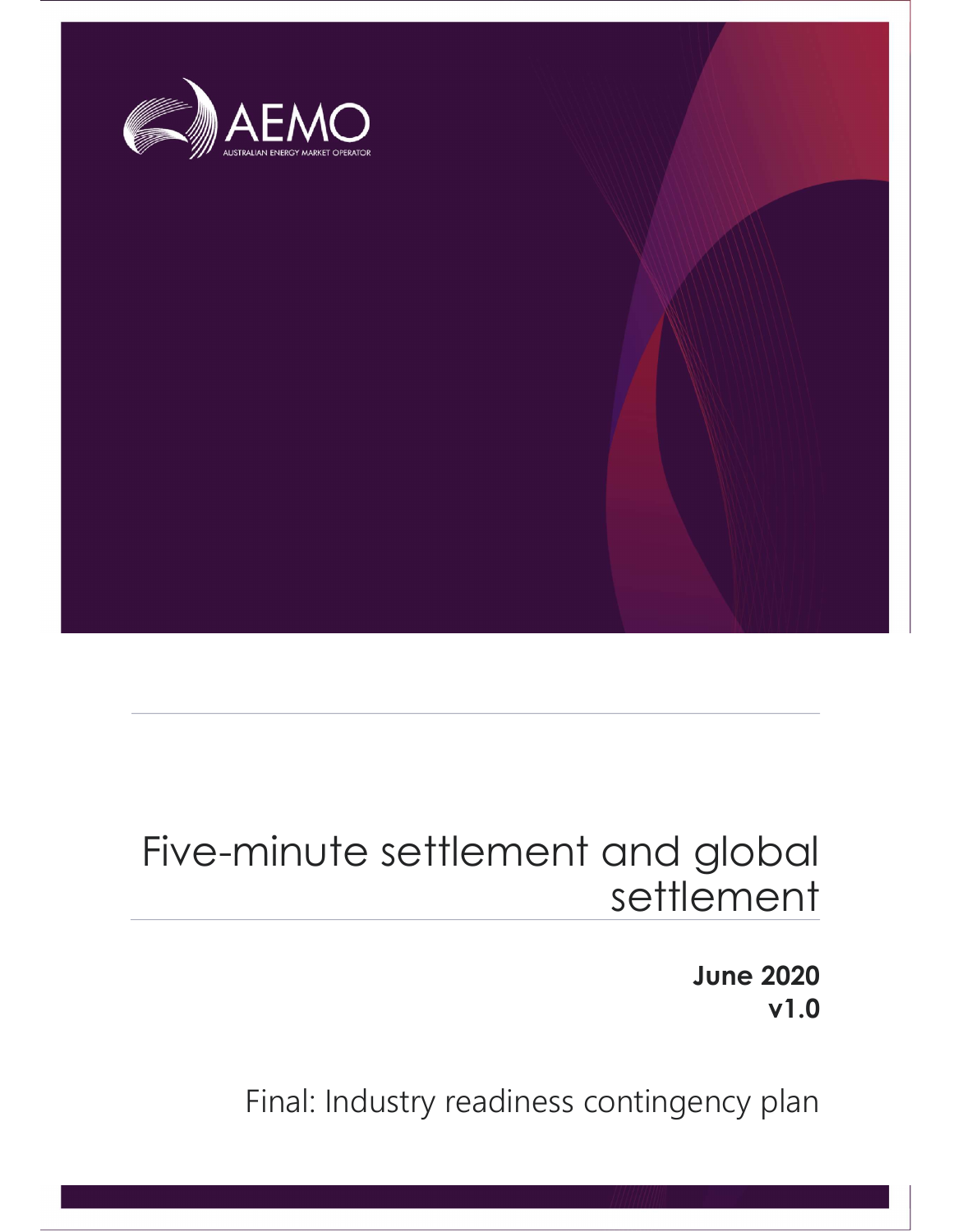# Important notice

#### PURPOSE

In relation to five-minute settlement and global settlement implementation, the Industry readiness contingency plan:

- Provides coordinated guidance for AEMO and National Electricity Market participants on contingency responses should an industry readiness risk eventuate
- Is the basis for participants to develop and maintain their own contingency plans.

This publication has been prepared by AEMO using information available at 5 June 2020.

The first draft of the Industry contingency plan was published on 20 December 2019 and reviewed by the Readiness Working Group and its subsidiary the Contingency Focus Group. The second draft published on 28 February 2020 included an additional section (section 3.2) on determining the minimum criteria for commencing 5MS and GS and reflected AEMO's proposed position. It was subject to discussion with the Readiness Working Group and provided to the Contingency Focus Group. Feedback received through those channels has been reflected in this final document, along with additional analysis from AEMO.

#### DISCLAIMER

This document may be subsequently updated or amended. It is intended to provide general information and guidance, which is only current as at the date of its last publication. It does not constitute legal or business advice, and should not be relied on as a substitute for obtaining detailed advice about the National Electricity Law, the National Electricity Rules, or any other applicable laws, procedures or policies. AEMO has made every reasonable effort to ensure the quality of the information in this document but cannot guarantee its accuracy or completeness.

Accordingly, to the maximum extent permitted by law, AEMO and its officers, employees and consultants involved in the preparation of this document:

- make no representation or warranty, express or implied, as to the currency, accuracy, reliability or completeness of the information in this document; and
- are not liable (whether by reason of negligence or otherwise) for any statements or representations in this document, or any omissions from it, or for any use or reliance on the information in it.

| Version | Release date | Changes                                                                 |
|---------|--------------|-------------------------------------------------------------------------|
| #0.1    | 20/12/2019   | Draft released to the 5MS/GS Readiness Working Group for comment        |
| #0.2    | 28/02/2020   | Second draft released to the 5MS/GS Readiness Working Group for comment |
| #1.0    | 05/06/2020   | Final document published                                                |

#### VERSION CONTROL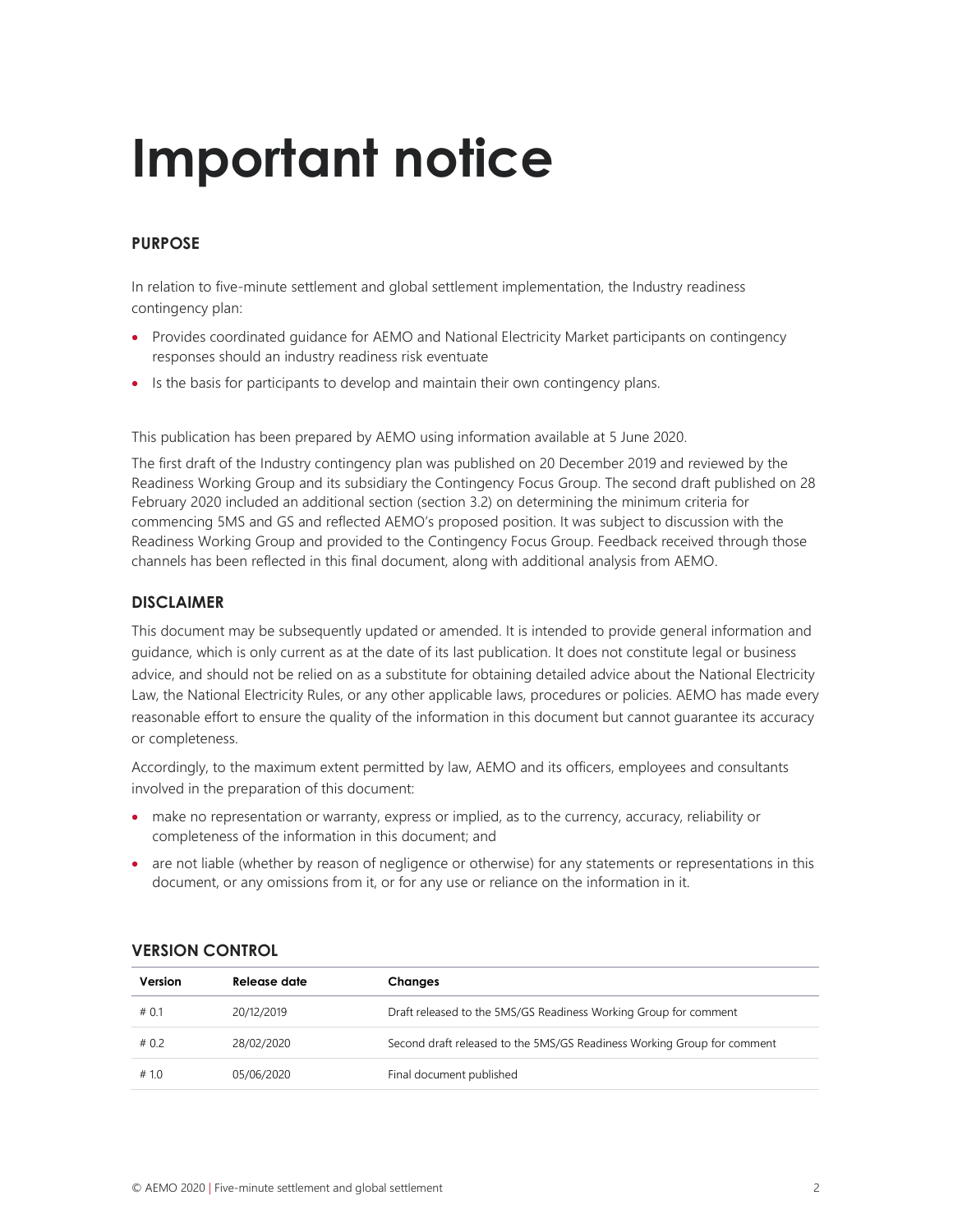# **Contents**

| 1.       | Introduction                                                           | 4              |
|----------|------------------------------------------------------------------------|----------------|
| 1.1      | AEMO's 5MS and GS implementation program                               | $\overline{4}$ |
| 1.2      | Industry readiness contingency plan                                    | $\overline{4}$ |
| 2.       | Confingency framework                                                  | 7              |
| 2.1      | Objective                                                              | 7              |
| 2.2      | Principles                                                             | $\overline{7}$ |
| 2.3      | Scope                                                                  | 8              |
| 3.       | Industry readiness contingency plan                                    | 9              |
| 3.1      | Rollbacks                                                              | 11             |
| 3.2      | Determining the minimum criteria for 5MS/GS commencements              | 11             |
| 3.3      | Maintaining the Industry readiness contingency plan                    | 14             |
| Glossary |                                                                        | 15             |
| A1.      | <b>Essential metering capability for 5MS and GS commencements</b>      | 16             |
| A2.      | <b>Essential participant capabilities for 5MS and GS commencements</b> | 19             |

## Tables

| Table 1 | Relationship between Industry readiness contingency plan and other key readiness<br>documents | 6  |
|---------|-----------------------------------------------------------------------------------------------|----|
| Table 2 | Description of Industry readiness contingency plan elements                                   | 10 |
| Table 3 | Applicability of 'critical mass' to 5MS/GS industry readiness contingency planning            | 13 |

# Figures

| Figure 1 | Engagement approach for developing the Industry readiness contingency plan |   |
|----------|----------------------------------------------------------------------------|---|
| Figure 2 | Relationships between 5MS and GS market readiness documents                | 6 |
| Figure 3 | Industry readiness contingency plan structure                              | q |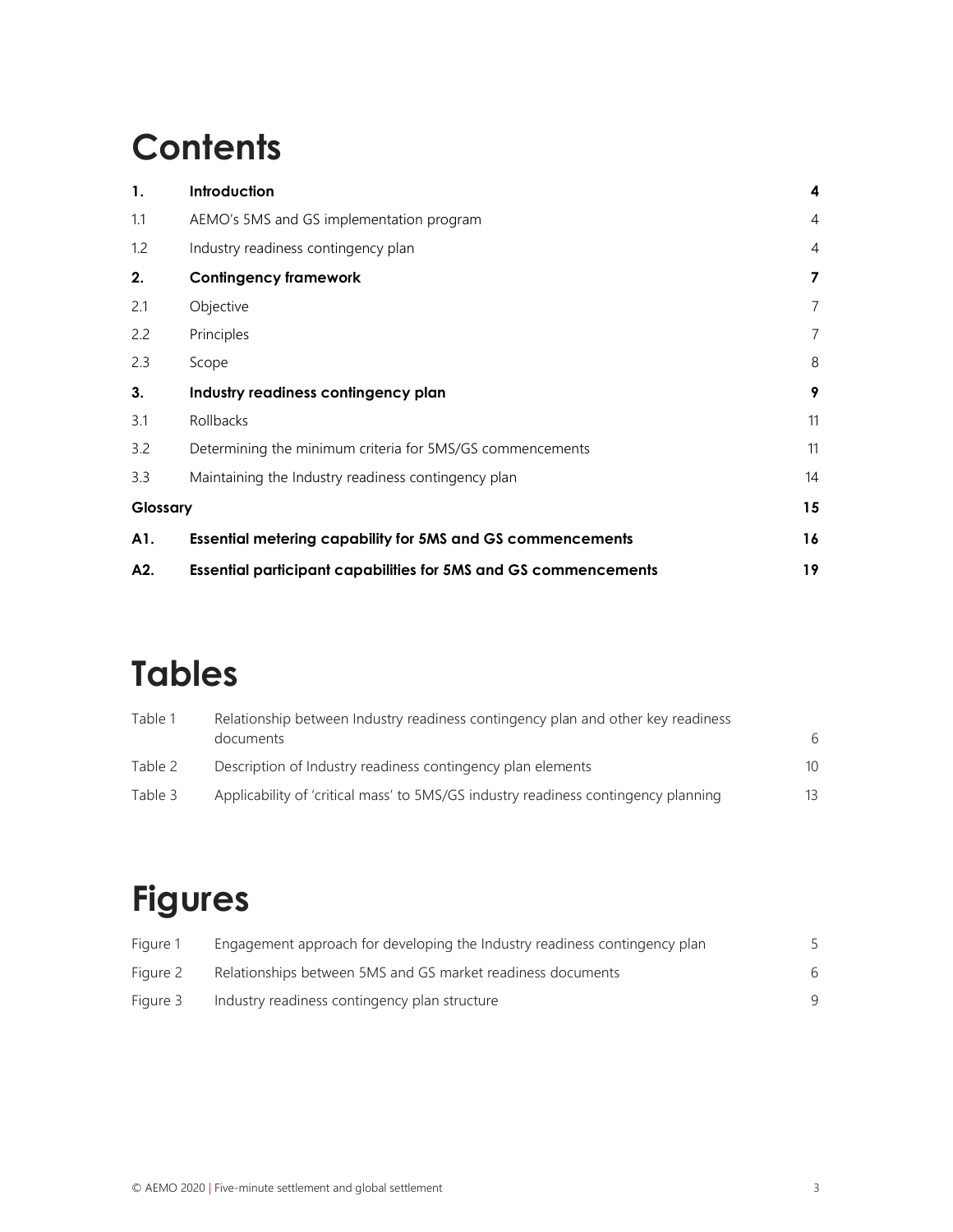# 1. Introduction

This chapter explains the Australian Energy Market Operator's (AEMO) five-minute settlement (5MS) and global settlement (GS) implementation program in the National Electricity Market (NEM). It then details the purpose and context of the Industry readiness contingency plan.

## 1.1 AEMO's 5MS and GS implementation program

The Australian Energy Market Commission (AEMC) made the 5MS rule in November 2017 and AEMO's extensive 5MS implementation program began in early 2018. GS activities were incorporated into the program when the GS rule was made in December 2018 because aligning 5MS and GS implementation activities is intended to minimise costs for AEMO and market participants.

The program covers the procedural, IT system and market readiness arrangements needed to implement 5MS and GS using the following workstreams:

- Procedures defines and implements the required changes to market procedures
- Systems designs, develops, tests, and implements changes to AEMO's market systems
- Readiness coordinates, assists and prepares AEMO and participants for the transition to 5MS and GS.

AEMO's 5MS and GS implementation program has entered the market readiness phase of the project. This plan relates to the transition and go-live phases of market readiness.

### 1.2 Industry readiness contingency plan

Contingency planning involves defining the actions to be taken if an identified risk event should occur despite having applied risk mitigations. Contingency responses are designed to lessen the impact of the risk once it happens.<sup>1</sup>

The Program Consultative Forum (PCF) developed and maintains the 'Industry risks and issues register' for the 5MS/GS implementation program.<sup>2</sup> The register facilitates the monitoring and reporting of industry risks and issues identified within the program.

#### 1.2.1 Document purpose

In relation to 5MS and GS implementation, the Industry readiness contingency plan:

- Provides coordinated guidance for AEMO and NEM participants on contingency responses should an industry readiness risk eventuate
- Is the basis for participants to develop and maintain their own contingency plans.

<sup>&</sup>lt;sup>1</sup> Heimann, J. F. (2000). Contingency planning as a necessity. Project Management Institute. See also: https://www.pmi.org/about

<sup>&</sup>lt;sup>2</sup> See Industry risks and issues register at: https://aemo.com.au/Electricity/National-Electricity-Market-NEM/Five-Minute-Settlement/Program-Management/Program-Consultative-Forum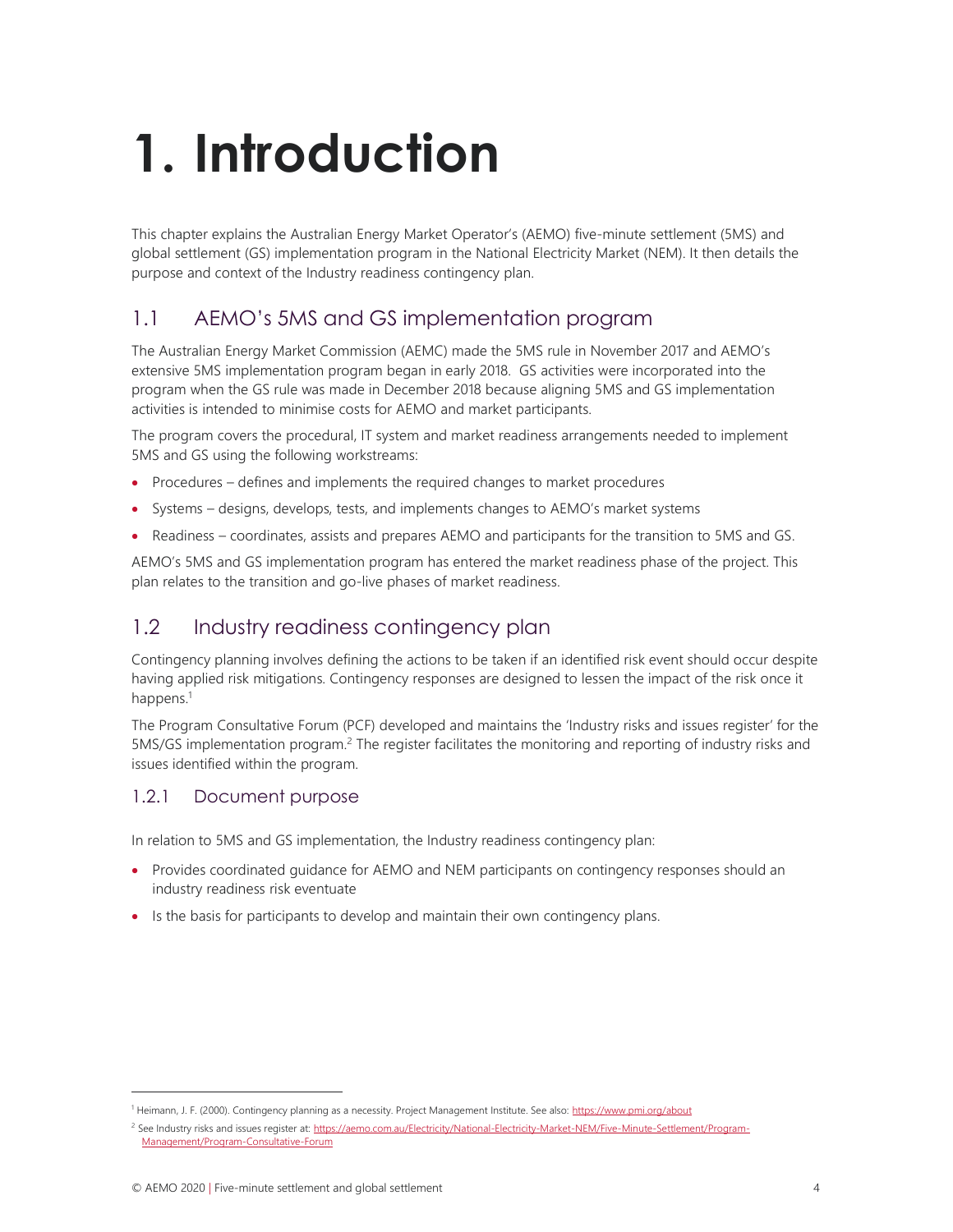#### 1.2.2 Development approach

The Industry readiness contingency plan was developed in consultation with industry through the 5MS and GS Readiness Working Group (RWG) and its subsidiary Contingency Focus Group (CFG).<sup>3</sup> Figure 1 illustrates AEMO's engagement approach and timeline for developing the plan.



#### Figure 1 Engagement approach for developing the Industry readiness contingency plan

#### 1.2.3 Related documents

The Industry readiness contingency plan is one of an integrated series of documents that support the 5MS and GS market readiness strategy,<sup>4</sup> as illustrated by Figure 2. More information on each document is provided in the 5MS and GS market readiness strategy. Table 1 then describes how the Industry readiness contingency plan interrelates with other key 5MS/GS readiness documents.

<sup>&</sup>lt;sup>3</sup> For more information on the RWG see: https://aemo.com.au/consultations/industry-forums-and-working-groups/list-of-industry-forums-and-workinggroups/5ms-readiness-working-group-rwg

<sup>4</sup> For more information and access to 5MS and GS market readiness documents see: https://aemo.com.au/Electricity/National-Electricity-Market-NEM/Five-Minute-Settlement/Readiness-Workstream/Key-Readiness-Documents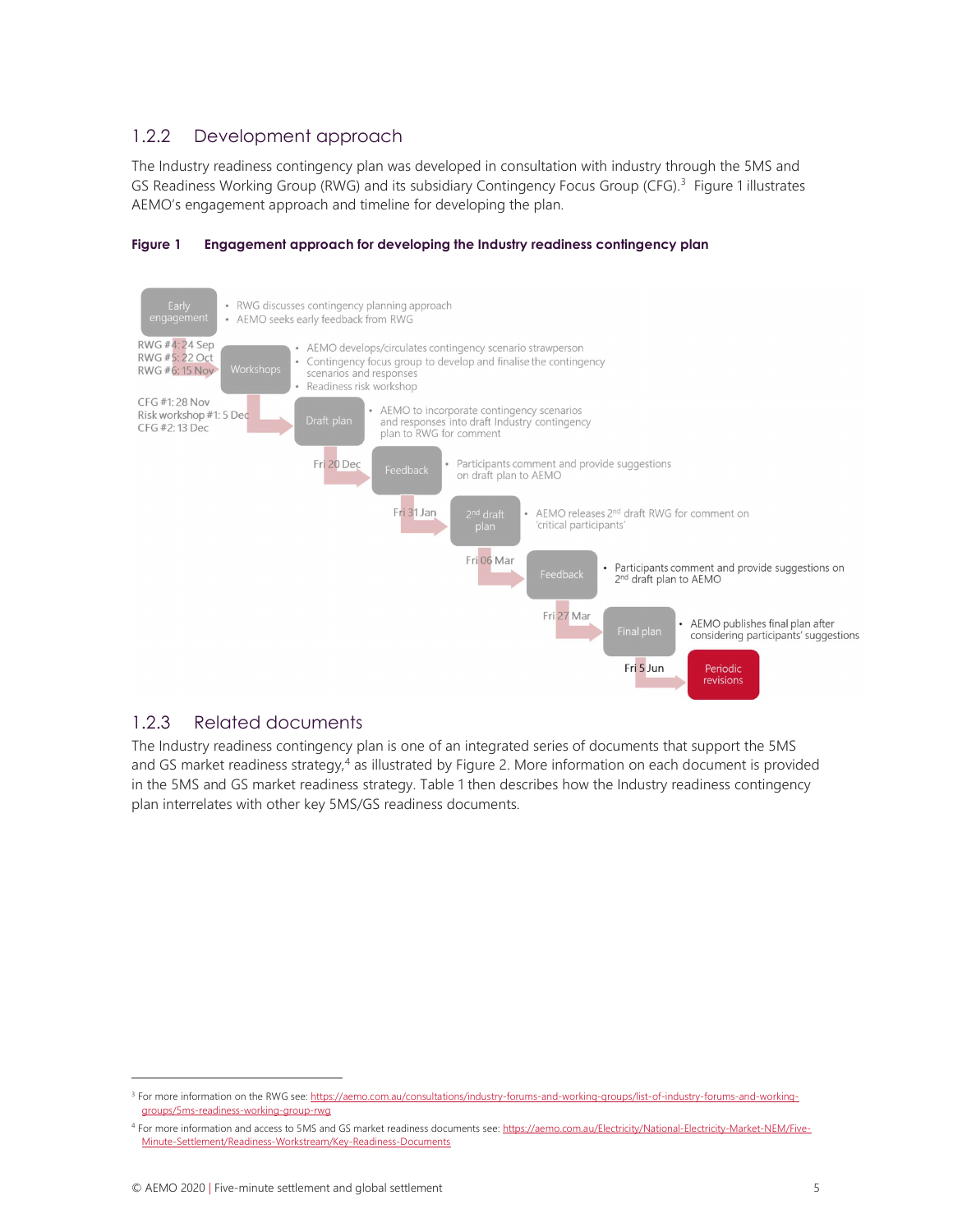

#### Figure 2 Relationships between 5MS and GS market readiness documents

#### Table 1 Relationship between Industry readiness contingency plan and other key readiness documents

| <b>Related document</b>                      | <b>Description of relationship</b>                                                                                                                                                                                                                                                                                              |  |  |  |  |
|----------------------------------------------|---------------------------------------------------------------------------------------------------------------------------------------------------------------------------------------------------------------------------------------------------------------------------------------------------------------------------------|--|--|--|--|
| Industry transition and go-<br>live strategy | The strategy provides an overarching view and structure for the transition<br>to 5MS/ GS across participants and market functions, including provision<br>for contingency measures. The Industry readiness contingency plan<br>provides the detailed support for managing contingency scenarios if risks<br>arise.              |  |  |  |  |
| Industry risks and issues<br>register        | The register, maintained by the PCF, facilitates the monitoring and<br>reporting of industry risks and issues identified within the 5MS/GS<br>program. Contingency scenarios will be developed and maintained for<br>every industry readiness risk in the register.                                                             |  |  |  |  |
| <b>Industry readiness</b><br>reporting plan  | The reporting plan details the readiness reporting framework and criteria<br>that will enable regular assessments of AEMO's and participants' 5MS/GS<br>readiness. Industry readiness reporting outcomes may trigger contingency<br>responses. The Industry readiness contingency plan will also inform<br>readiness reporting. |  |  |  |  |
| Transition plans and go-<br>live plans       | These plans provide the detailed support for the transitions and cutovers.<br>Agreed contingency scenarios will be incorporated into relevant transition<br>and cutover plans.                                                                                                                                                  |  |  |  |  |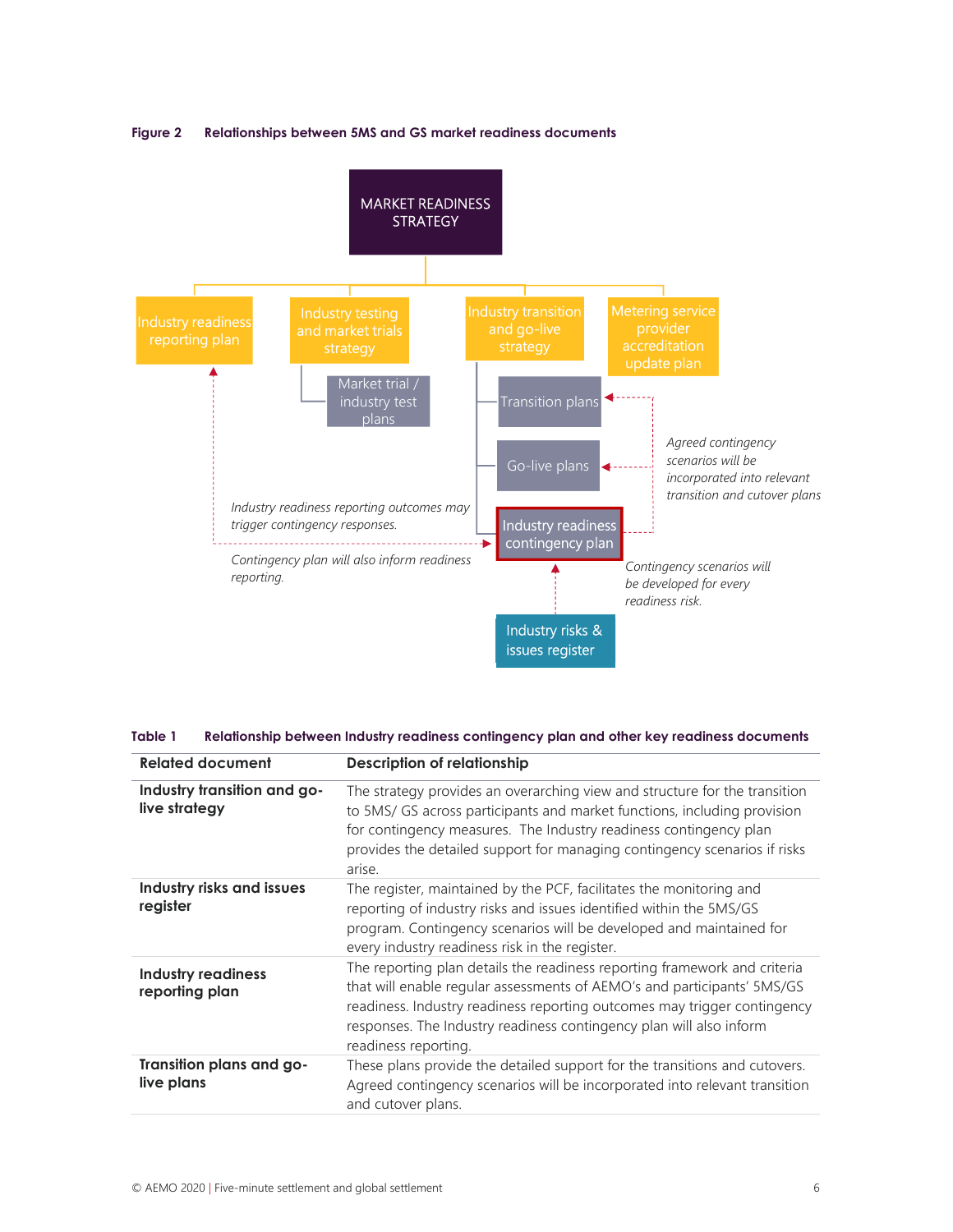# 2. Contingency framework

## 2.1 Objective

The Industry transition and go-live strategy objective for the 5MS and GS market reforms is:

to provide coordinated guidance to NEM participants on transition and go-live activities and schedules as they transition from current market arrangements to 5MS and GS.

This objective supports, and is consistent with, the market readiness objective set out in the overarching 5MS and GS Market readiness strategy.<sup>5</sup> The 5MS and GS Industry readiness contingency plan supports both objectives by providing coordinated guidance on contingency planning and implementation.

## 2.2 Principles

The Industry transition and go-live strategy principles apply to the Industry readiness contingency plan. These are:

- 1. Mandated 5MS and GS commencement dates should be met
- 2. NEM operations should be uninterrupted during periods of transition and go-live
- 3. Market system go-lives and 5MS and GS commencement risks should be minimised
- 4. More certainty for participants' project planning should be introduced
- 5. Participants should be provided with implementation flexibility where possible
- 6. Participants and AEMO are responsible for their own transition and go-live planning<sup>6</sup>

In addition, the following principles are specific to the Industry readiness contingency plan:

- 1. NEM participants and AEMO:
	- Will have a collaborative approach to contingency planning
	- Are responsible for developing their own internal contingency plans that have regard to the key activities and dates set out in the Industry readiness contingency plan
	- Must continue to fulfil all regulatory and compliance obligations during transition and system cutover periods
	- Are to communicate contingency issues as early as possible in writing
- 2. Contingency scenarios will be developed for each readiness risk on the 5MS/GS Industry issues and risks register
- 3. Where possible, contingency responses will be the existing NEM contingency processes
- 4. The industry implementation approach will be based on a 'fix-on-fail/roll-forward' objective after systems cutovers and for 5MS and GS rule commencements
	- System rollback is an acceptable contingency response during the system go-live process, but not once the system is deployed

<sup>&</sup>lt;sup>5</sup> For all 5MS and GS readiness documents, see: https://aemo.com.au/Electricity/National-Electricity-Market-NEM/Five-Minute-Settlement/Readiness-Workstream/Key-Readiness-Documents

<sup>&</sup>lt;sup>6</sup> Full descriptions of each principle are set out in the Industry transition and go-live strategy at: https://aemo.com.au/Electricity/National-Electricity-Market-NEM/Five-Minute-Settlement/Readiness-Workstream/Key-Readiness-Documents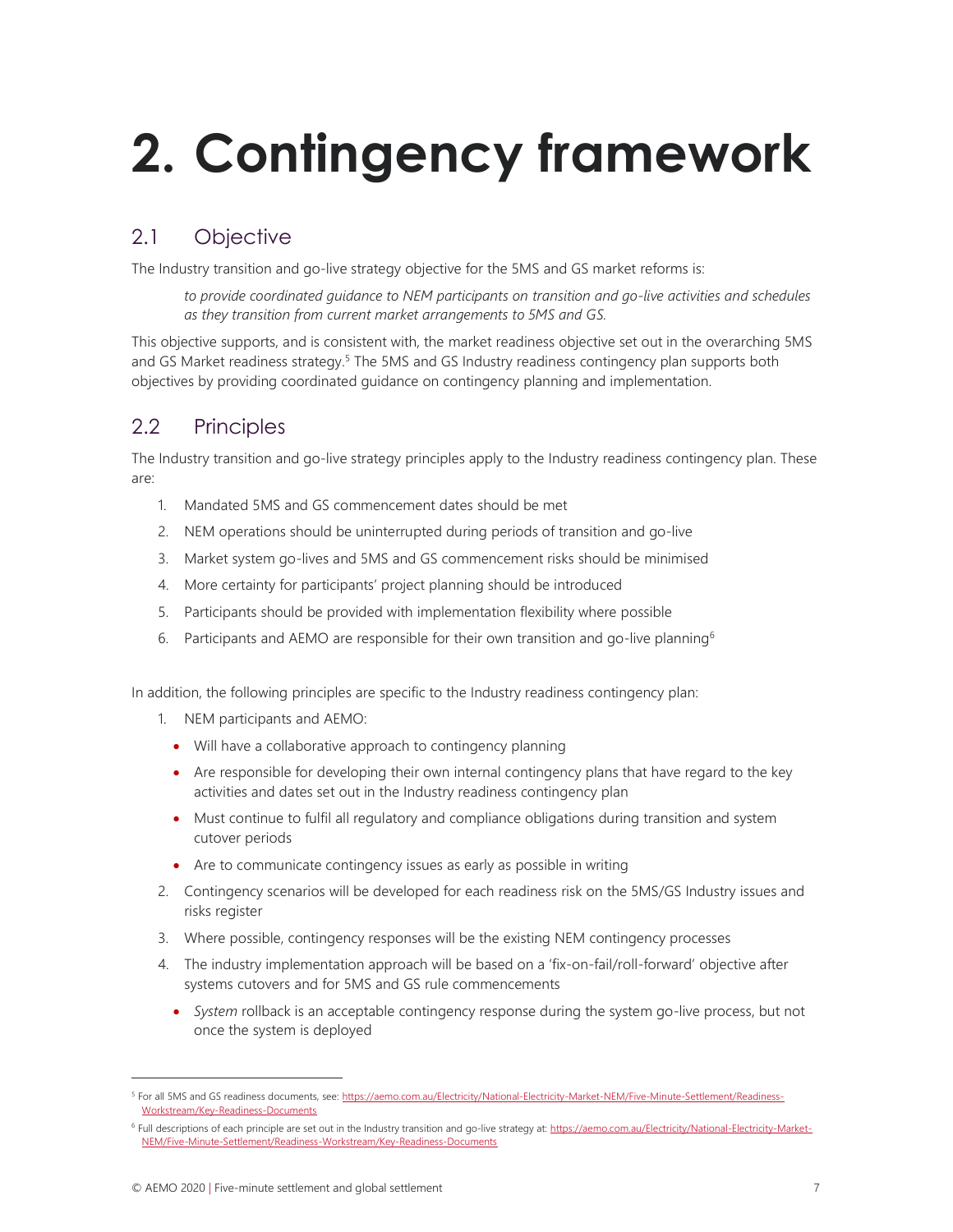- AEMO and participants will commit to cutting over and avoiding *market* rollbacks by addressing any problems as and when they arise
- 5. Contingency decisions will have regard to:
	- The materiality and impact on the reliable operation of the NEM
	- Impacts on the ability to meet mandated responsibilities
	- The suitability of contingency plans to mitigate the event from an overall market perspective

#### 2.3 Scope

#### 2.3.1 In scope

This Industry readiness contingency plan applies to industry readiness risks that could occur as a result of the:

- transition and cutover to 5MS and GS
- ongoing operation of the NEM under 5MS and GS.

For example, scenarios:

- That may affect the reliable operation of the NEM
- That may affect the ability for the market to meet 5MS and GS commencement dates
- Associated with AEMO's market system go-lives and related transition and cutover activities
- That may occur after AEMO's market system go-lives or the rule commencement dates.

#### 2.3.2 Out of scope

"Non-readiness" industry risks are out of scope. These are the risks in the Industry issues and risks register that are assigned to the 'program', 'procedures' and 'systems' workstreams.

The following types of scenarios are not related to the overall 5MS and GS readiness of the NEM, only to individual participant's own readiness. Therefore, they are not within the scope of this contingency plan:

- Commercial issues that do not affect 5MS/GS implementation. For example, a service level agreement between a metering data provider and a retailer
- Operational or 'business as usual' issues that do not affect 5MS/GS implementation. For example, a retailer being unable to consume a new settlement report format
- National Electricity Rules (NER) compliance matters that are the responsibility of individual market participants or AEMO.

#### 2.3.3 Where scope is uncertain

As noted above, the Industry readiness contingency plan applies to the overall 5MS and GS readiness of the NEM, not to an individual participant's own readiness.

However, individual participant readiness will be considered as part of market readiness if a contingency matter arises that:

- is systemic and affects multiple participants
- affects overall NEM operations.

In these situations, the Readiness Working Group (RWG) will assess the contingency problem, decide whether it is a market readiness matter and recommend next steps for its resolution.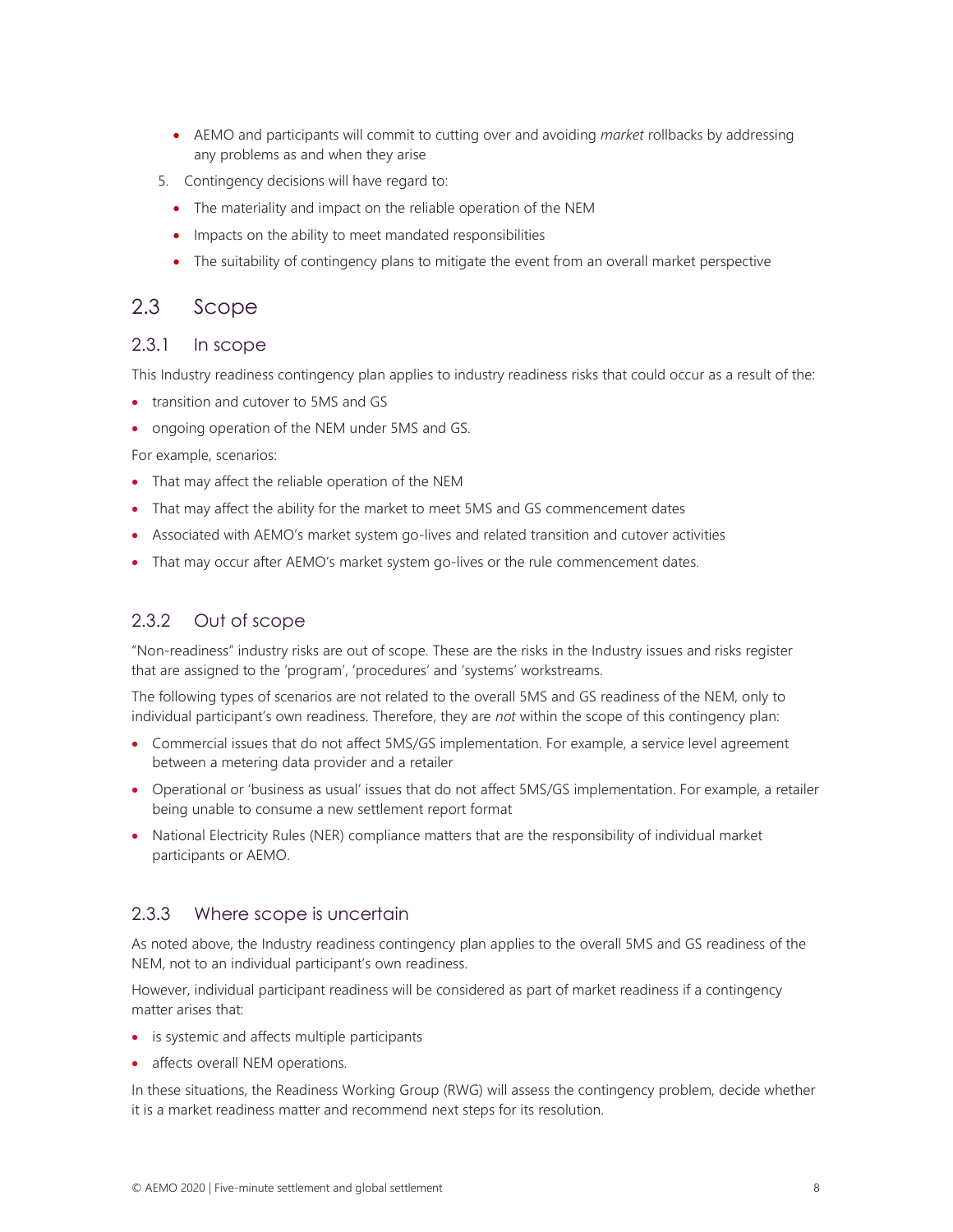# 3. Industry readiness contingency plan

This chapter sets out:

- Structure of the Industry readiness contingency plan
- Approach to rollbacks
- Determining the minimum criteria for 5MS and GS commencements
- Approach to maintaining the Industry readiness contingency plan

### 3.1 Structure of the Industry readiness contingency plan

The Industry readiness contingency plan is set out in the attached spreadsheet.

In keeping with the Transition and go-live strategy objective and specific contingency principles, the Industry readiness contingency plan provides coordinated guidance for AEMO and participants on 5MS and GS contingency responses.

#### Participants will individually develop and maintain their own contingency activities based on the Industry contingency plan.

For every 5MS/GS industry risk, the Industry readiness contingency plan outlines related contingency scenarios. Each scenario is supported by several elements, as illustrated in Figure 3 and described further in Table 2.



#### Figure 3 Industry readiness contingency plan structure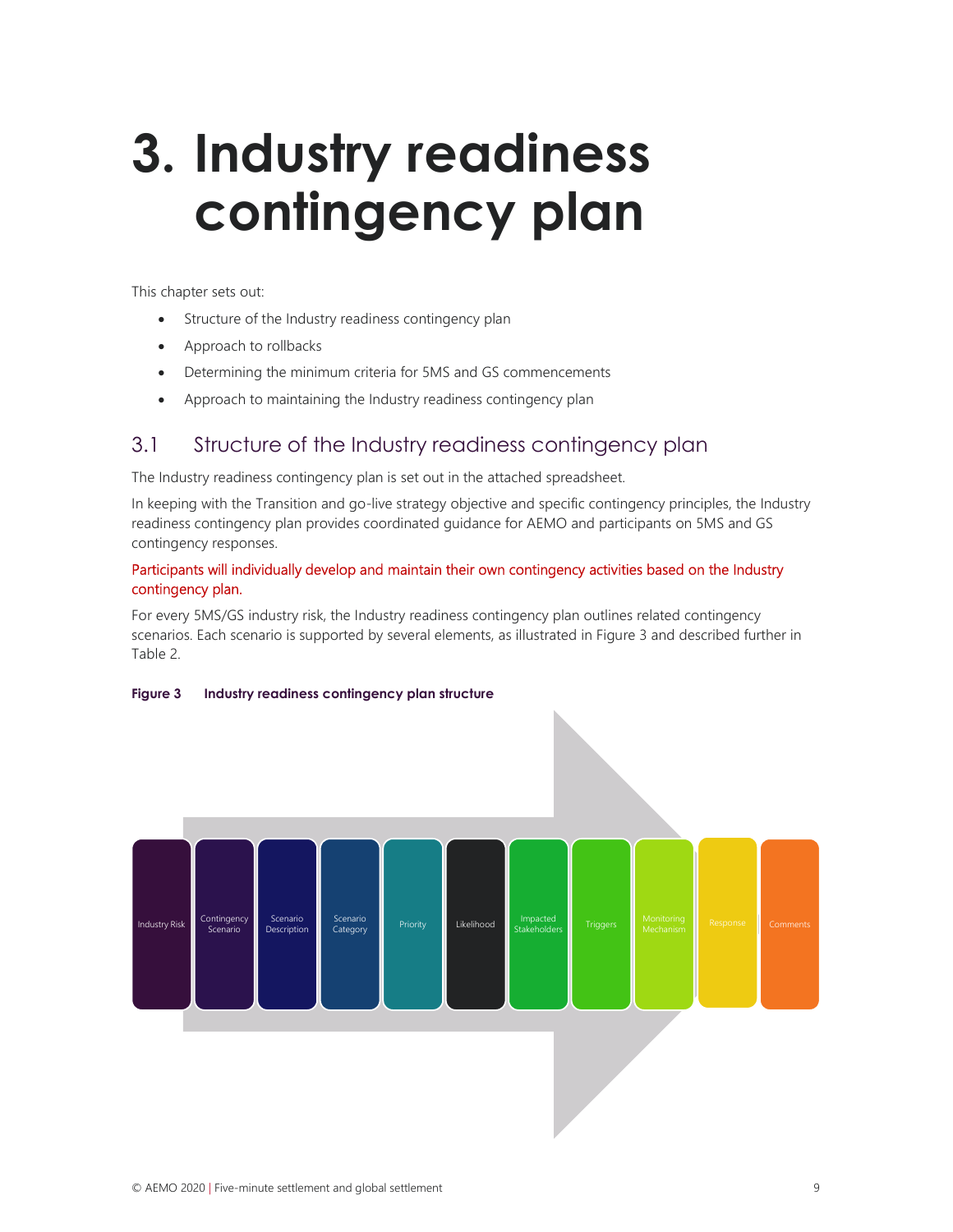| <b>Industry readiness</b><br>contingency plan element | <b>Description</b>                                                                                                                                                                        |  |  |  |  |
|-------------------------------------------------------|-------------------------------------------------------------------------------------------------------------------------------------------------------------------------------------------|--|--|--|--|
| Industry risk                                         | References the industry readiness risk to which the contingency scenario<br>relates                                                                                                       |  |  |  |  |
| <b>Description</b>                                    | Explains the scenario                                                                                                                                                                     |  |  |  |  |
| Category                                              | Assigns the scenario to either readiness, system implementation or<br>production depending on its timing (through transition, at cutover or as<br>part of ongoing NEM operation)          |  |  |  |  |
| <b>Priority</b>                                       | Reflects the scenario's participant impact and consequence                                                                                                                                |  |  |  |  |
| Likelihood                                            | Indicates the probability of the scenario occurring                                                                                                                                       |  |  |  |  |
| <b>Impacted stakeholders</b>                          | Lists the stakeholders affected by the contingency scenario                                                                                                                               |  |  |  |  |
| <b>Trigger</b>                                        | Describes the conditions for activating the contingency scenario's<br>response                                                                                                            |  |  |  |  |
| <b>Monitoring mechanism</b>                           | The method by which the triggers are identified. The monitoring<br>mechanism is different for each implementation phase, generally:                                                       |  |  |  |  |
|                                                       | Transition phase: monitoring through industry readiness reporting                                                                                                                         |  |  |  |  |
|                                                       | Market system go-lives: monitoring through the related cutover plan<br>and escalation where necessary                                                                                     |  |  |  |  |
|                                                       | Ongoing operation (system production): AEMO and participant<br>monitoring incorporated into existing processes.                                                                           |  |  |  |  |
| <b>Responses</b>                                      | Describes the necessary actions to mitigate the contingency event and<br>the parties responsible for these actions.                                                                       |  |  |  |  |
|                                                       | Where possible and appropriate, existing 'business as usual' contingency<br>processes and procedures will apply. These processes and procedures<br>are explicitly referenced in the plan. |  |  |  |  |
|                                                       | The timing of the responses will reflect the criticality of the contingency<br>scenario and will be implemented immediately.                                                              |  |  |  |  |
| Comments                                              | Provides additional context for the scenario                                                                                                                                              |  |  |  |  |

#### Table 2 Description of Industry readiness contingency plan elements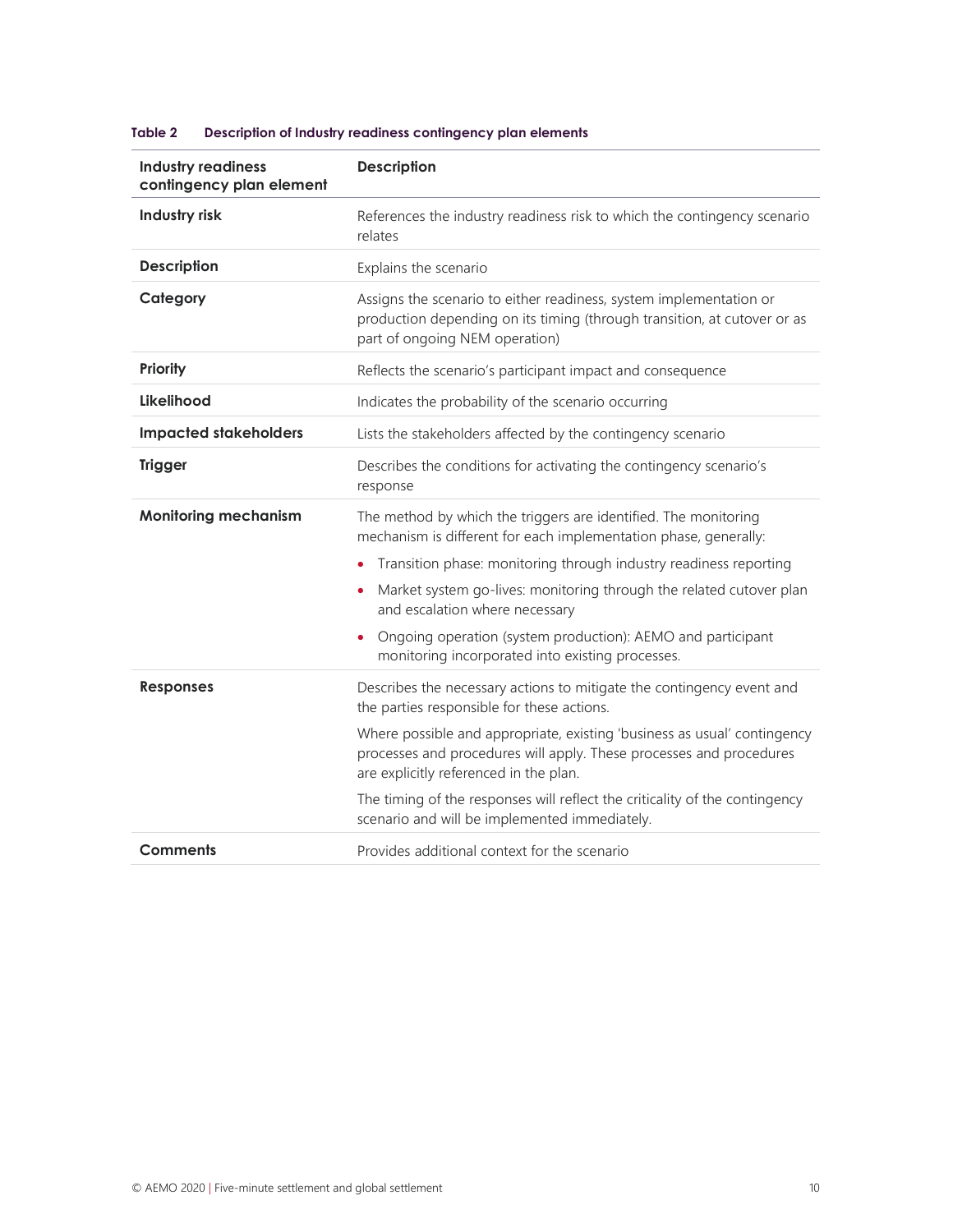### 3.2 Rollbacks

The Industry readiness contingency plan allows for system rollbacks to address cutover/go-live contingency scenarios as a last resort. However, none of the contingency responses consider a *market* rollback because:

- The NER require 5MS and GS to operate from their respective commencement dates
- Market system go-lives are scheduled to occur prior to the rule commencement dates, providing a level of scheduling contingency
- BAU contingency processes are expected to be effective in managing identified contingency scenarios when 5MS and GS become operational.

### 3.3 Determining the minimum criteria for 5MS/GS commencements

All participants are responsible for complying with the 5MS and GS rules by the regulated dates. However, AEMO and the industry consider that there is a risk that not all participants will have completed their programs ahead of key milestones. Therefore, some elements of the contingency plan refer to the concept of 'minimum criteria', for 5MS and GS to commence.

This section sets out the approach and rationale for establishing the minimum criteria for 5MS and GS commencement.

- First, essential capabilities for 5MS and GS commencements are identified. 'Essential' capabilities represent the minimum metering capabilities and participant/AEMO capabilities for 5MS and GS to function in the NEM.
- Second, an approach to establishing the 'critical mass' of each participant group that has essential capabilities is described.

Together, essential capabilities and critical mass form the minimum criteria for 5MS and GS commencement.

#### Relationship between contingency planning and compliance

Essential capabilities are distinct from the metering that needs to be in place and the activities that participants need to perform to be compliant with the NER. NER compliance is the responsibility of individual participants and is monitored by the Australian Energy Regulator. However, this distinction is important when considering how to determine 5MS and GS minimum criteria for the purpose of industry readiness contingency planning.

#### 3.3.1 Essential metering capabilities

The table in Appendix 1 sets out the "essential meters" that are needed to deliver 5-minute data for minimum viable 5MS and GS operations. In summary, the essential 5MS and GS meters are:

- Transmission connected types 1-4 meters
- Distribution to distribution cross-boundary types 1-4 meters

Five-minute data from these meters is essential because it enables System Load Profile calculations on a 5 minute basis as a starting point for the subsequent calculation of Net System Load Profiles. Net System Load Profiles enable the disaggregation of 15-minute, 30-minute and accumulation metering data into the required 5-minute granularity required for wholesale market settlement.

AEMO would be unable to commence 5MS and GS without sufficient 5-minute metering data being delivered from the essential meters. Installation and reconfiguration of and 5-minute metering data delivery from essential meters are being monitored through 5MS readiness reporting. If it becomes apparent through this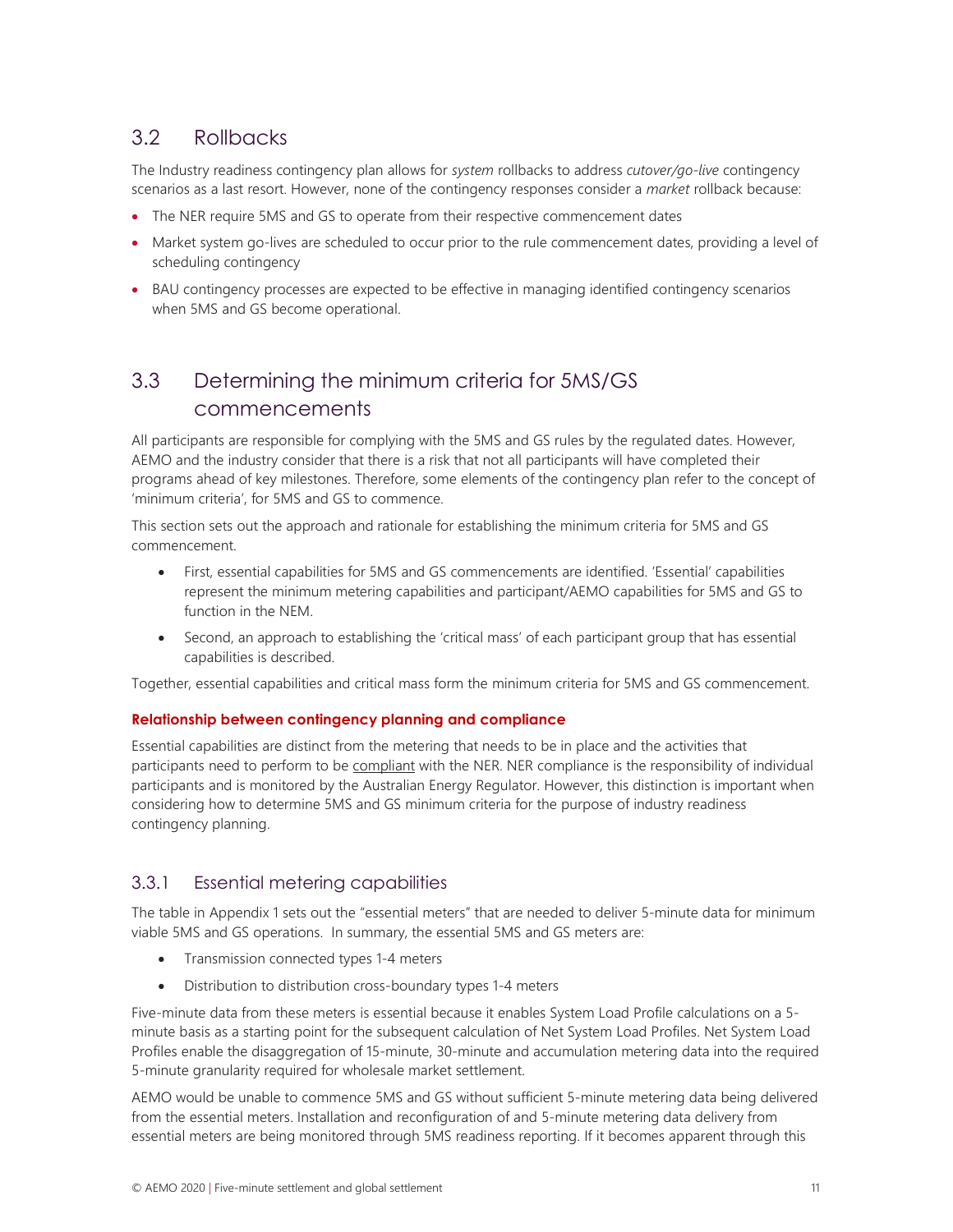monitoring that some essential meters may not be ready, then the relevant contingency responses<sup>7</sup> within the contingency plan would be applied to enable 5MS and GS to commence.

Note that while 5MS and GS could function with 5-minute data from only these essential meters, settlement accuracy would be compromised without the 5-minute data from the full complement of meters that are required under the NER. Further details are provided in Appendix 1.

#### 3.3.2 Essential participant capabilities

The table in the Appendix 2 sets out the essential 5MS and GS capabilities by participant type. In summary, these essential capabilities for 5MS and GS are:

- Generators and Market network service providers (MNSPs) need to submit 5-minute granularity offers from their own systems via FTP, API or through AEMO's web bidding interface.
- MPs/MCs need to ensure that essential meters can produce and store 5-minute data.
- MDPs need to ensure delivery of 5-minute metering data from essential meters.

#### 3.3.3 Essential AEMO capabilities

For completeness, it is noted that AEMO, as the market operator, is essential to both the 5MS and GS commencements and uninterrupted wholesale market operation. For 5MS and GS to commence, AEMO needs to have deployed its:

- Metering Data Management (MDM) solution
- 5-minute settlements solution
- 5-minute bidding and dispatch solution, including the web bidding interface (AEMO's basic bidding offering)

AEMO's 5MS/GS readiness is tracked via readiness reporting and the contingency plan also applies to it.

<sup>&</sup>lt;sup>7</sup> The relevant contingency scenarios and associated contingency responses are:

C2: Essential meters not fully compliant at 5MS commencement

C3: 5-min Essential meter(s) metering data delivery issues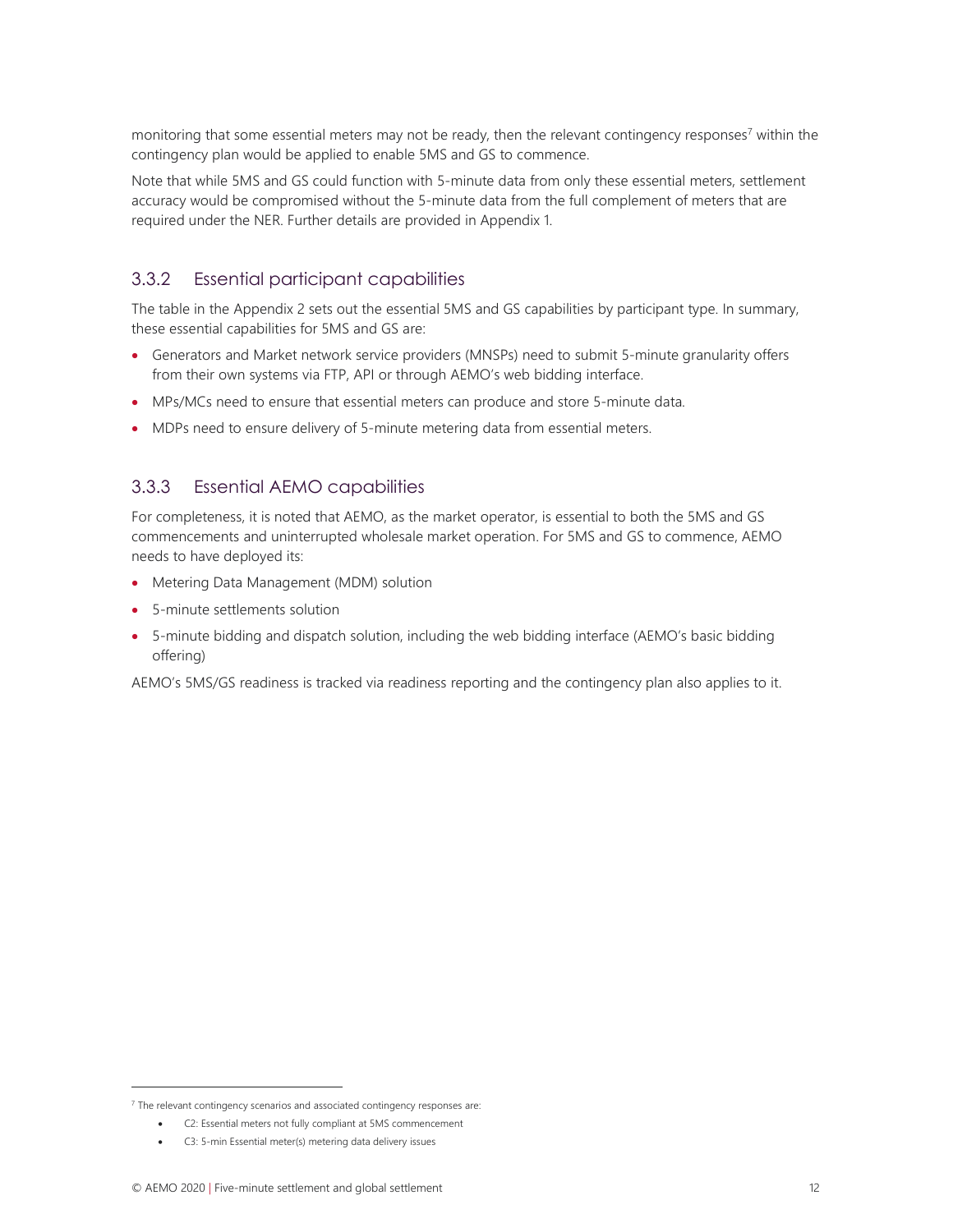### 3.3.4 Establishing the suitability of 'critical mass' for 5MS/GS contingency planning

For the purposes of 5MS/GS industry readiness contingency planning, the table below examines whether a 'critical mass' of participants with essential capabilities needed for 5MS and GS commencements.

| <b>Participant type</b>     | <b>Critical mass</b>                                                                                                                                                                                                                                                                                                                                                                                                                                                                                                                                     |
|-----------------------------|----------------------------------------------------------------------------------------------------------------------------------------------------------------------------------------------------------------------------------------------------------------------------------------------------------------------------------------------------------------------------------------------------------------------------------------------------------------------------------------------------------------------------------------------------------|
| Generators/<br><b>MNSPs</b> | To be dispatched effectively under 5MS, generators/MNSPs will need to be able to<br>make 5-minute offers into the NEM:                                                                                                                                                                                                                                                                                                                                                                                                                                   |
|                             | Sophisticated and high frequency bids and rebids can be made from participants'<br>٠<br>own systems via FTP or API to AEMO's market system, or                                                                                                                                                                                                                                                                                                                                                                                                           |
|                             | Basic, low-frequency bids and rebids can be made via AEMO's web bidding<br>interface.                                                                                                                                                                                                                                                                                                                                                                                                                                                                    |
|                             | There is no critical mass of generators/MNSPs required to be ready for 5MS<br>commencement. This is because any generators/MNSPs whose systems are not ready<br>for 5-minute bidding are able to use AEMO's basic bidding service - the web bidding<br>interface. This method of bidding is rudimentary but still enables bids to be placed.                                                                                                                                                                                                             |
|                             | If there are insufficient generators placing 5-minute offers at 5MS commencement,<br>then "business as usual" market intervention processes would apply.                                                                                                                                                                                                                                                                                                                                                                                                 |
| MPs/MCs/MDPs                | Installation and reconfiguration of and 5-minute metering data delivery from<br>essential meters are being monitored through 5MS readiness reporting. If it becomes<br>apparent through this monitoring that some essential meters may not be ready for<br>5MS commencement, then the relevant contingency responses <sup>8</sup> within the<br>contingency plan would be applied to enable 5MS and GS to commence. These<br>responses include MCs shifting responsibility for meters and/or metering data to<br>alternative metering service providers. |
|                             | Therefore, there is no critical mass of MPs/MCs/MDPs required to be ready for 5MS<br>commencement because the contingency arrangements will support 5MS and GS<br>commencements if any essential meters are not ready.                                                                                                                                                                                                                                                                                                                                   |

Table 3 Applicability of 'critical mass' to 5MS/GS industry readiness contingency planning

### 3.3.5 Minimum criteria for 5MS and GS

As discussed above, essential capabilities and critical mass form the minimum criteria for 5MS and GS commencements. Section 3.4.2 establishes that there is no critical mass of participant types required to be ready for 5MS/GS.

Therefore, the minimum criteria for these commencements are that:

- Essential meters must be ready to produce and communicate 5-minute metering data.
- AEMO must be ready by providing market systems (bidding, metering, settlements) to support 5MS and GS.

<sup>&</sup>lt;sup>8</sup> The relevant contingency scenarios and associated contingency responses are:

C2: Essential meters not fully compliant at 5MS commencement

C3: 5-min Essential meter(s) metering data delivery issues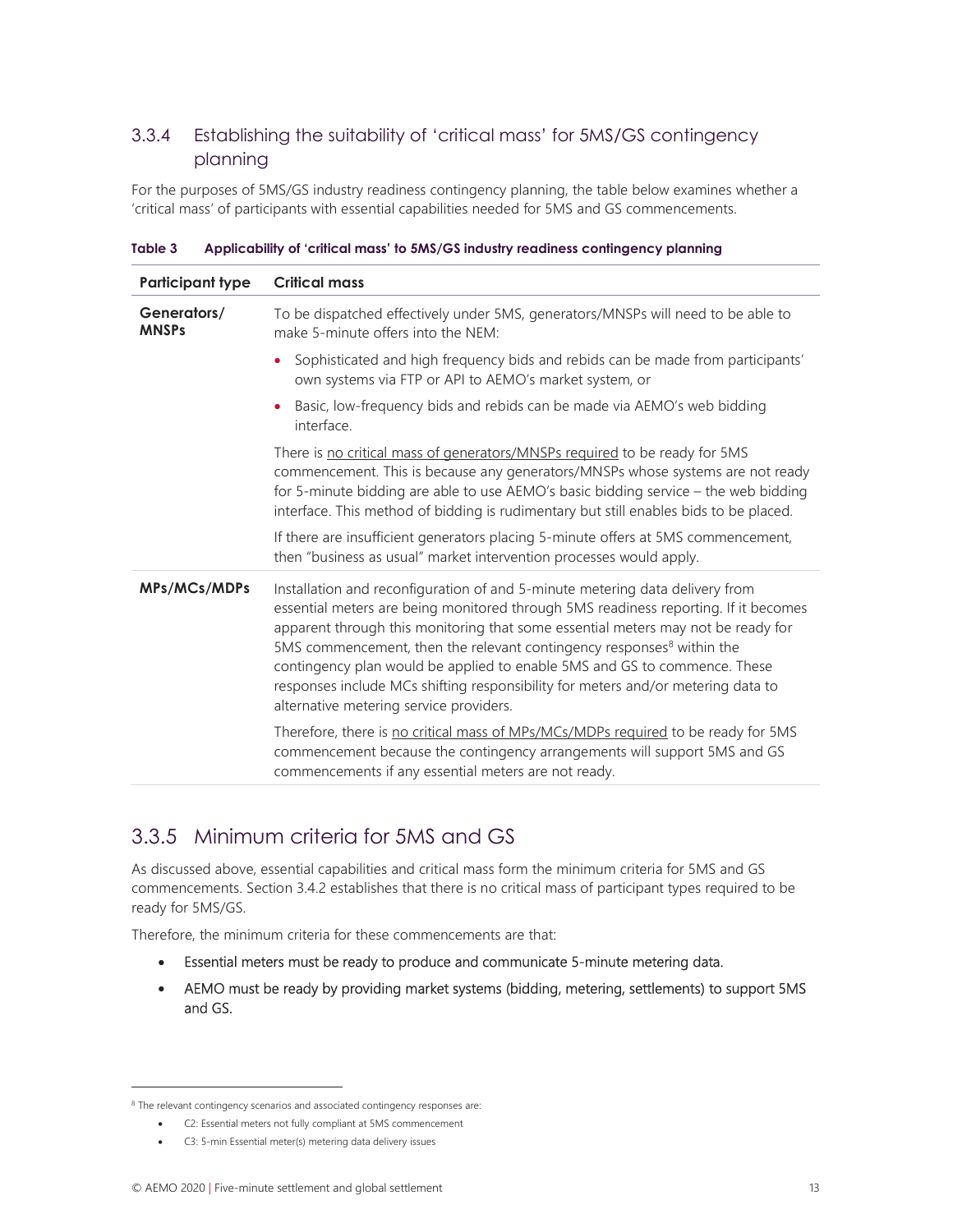### 3.4 Maintaining the Industry readiness contingency plan

The Industry readiness reporting plan details the readiness reporting framework and criteria that will enable regular assessments of AEMO's and participants' 5MS/GS readiness. As described above, Industry readiness reporting outcomes may be triggers for contingency responses, especially for transition phase contingencies. The Industry readiness contingency plan also informs readiness reporting criteria by identifying the triggers that need to be monitored.

Additionally, the Industry issues and risks register will be reviewed after each round of readiness reporting to ensure emerging readiness risks and issues are identified and managed. These points in time are also appropriate for reviewing and adjusting the Industry readiness contingency plan in response to any new or changed readiness risks so that contingency scenarios are appropriately developed or updated. Review dates will be identified through the PCF.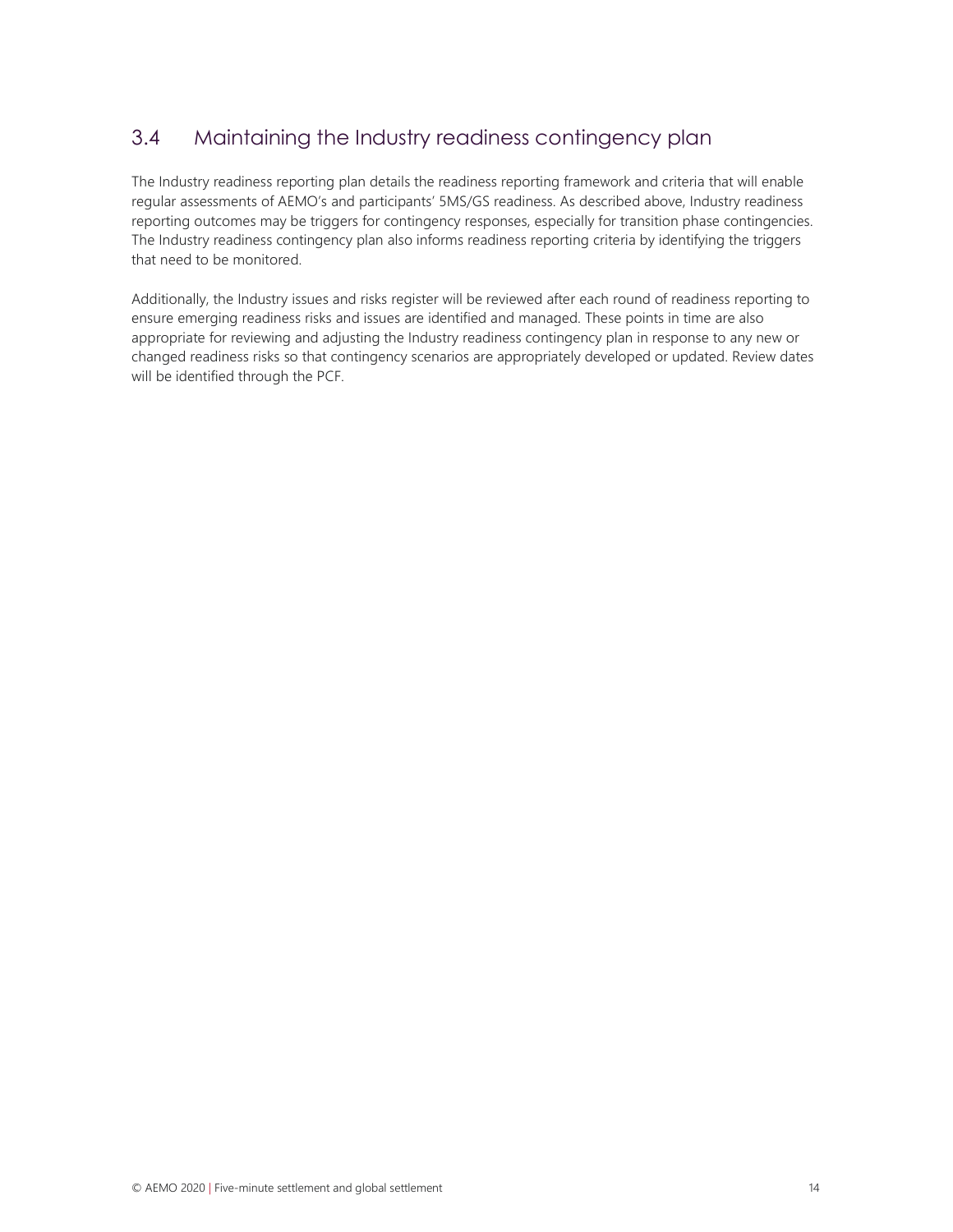# Glossary

| <b>Term</b>  | <b>Definition</b>                                          |
|--------------|------------------------------------------------------------|
| 5MS          | Five-minute settlement                                     |
| <b>AEMO</b>  | Australian Energy Market Operator                          |
| <b>DNSP</b>  | Distribution network service provider                      |
| <b>FRMP</b>  | Financially responsible market participant                 |
| <b>GS</b>    | Global settlement                                          |
| <b>MDP</b>   | Metering data provider                                     |
| <b>MNSP</b>  | Market network service provider                            |
| <b>MP</b>    | Metering provider                                          |
| <b>MSATS</b> | AEMO's Market Settlement and Transfer Solution IT system   |
| <b>MSP</b>   | Metering service provider. Includes MCs, MDPs and MPs.     |
| <b>NEM</b>   | National electricity market                                |
| <b>NER</b>   | National electricity rules                                 |
| <b>NMI</b>   | National metering identifier                               |
| <b>PCF</b>   | 5MS/GS program consultative forum                          |
| <b>RWG</b>   | Readiness working group                                    |
| <b>SGA</b>   | Small generation aggregator                                |
| Transition   | Process of shifting from current to future operating state |
| <b>TNSP</b>  | Transmission service network provider                      |
| UFE          | Unaccounted for energy                                     |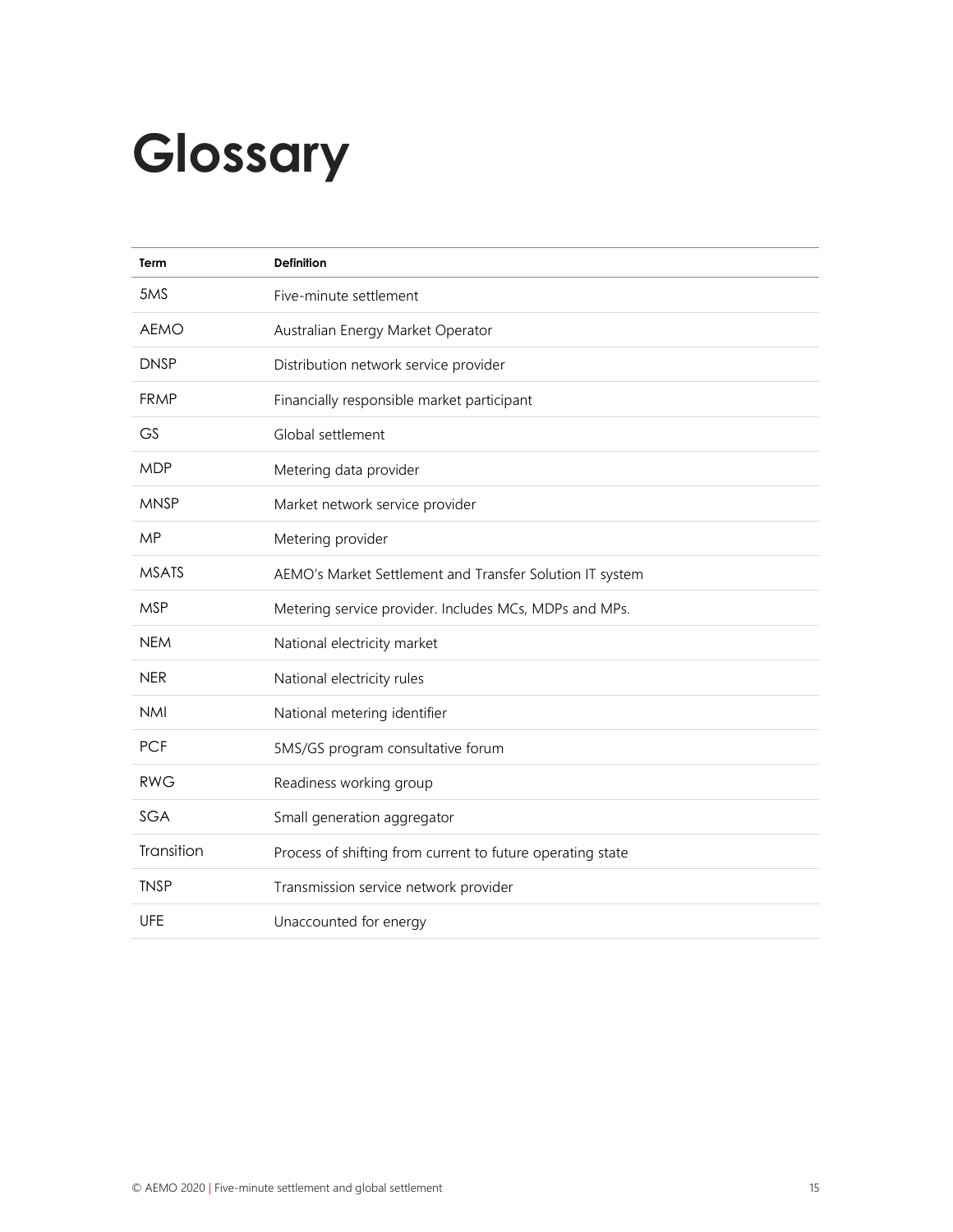# A1. Essential metering capability for 5MS and GS commencements

The table below sets out essential metering capabilities for 5MS and GS commencements. In summary, the 'essential' meters for 5MS are:

- Types 1-4 transmission-connected meters
- Types 1-4 'distribution network to distribution network' cross-boundary meters.

For clarity, and consistent with the 5MS rule, "subset of type 4 meters" means type 4 metering installations at a:

- Transmission network connection point; or
- Distribution network connection point where the relevant financially responsible Market Participant (FRMP) is a Market Generator or Small Generation Aggregator (SGA).

| Metering<br>installation type                     | Affected by 5MS/GS<br>rules?                                                                   | <b>Essential 5MS</b><br>capability? | Essential<br><b>GS</b><br>capability?                                                                                           | <b>Comments</b>                                                                                                                                                                                                                                                                                                                             |  |
|---------------------------------------------------|------------------------------------------------------------------------------------------------|-------------------------------------|---------------------------------------------------------------------------------------------------------------------------------|---------------------------------------------------------------------------------------------------------------------------------------------------------------------------------------------------------------------------------------------------------------------------------------------------------------------------------------------|--|
| Types $1-4$ :<br><b>Transmission</b><br>connected | 5MS rule: Yes. Must be<br>capable of producing<br>and communicating 5-<br>minute metering data | Yes                                 | <b>No</b>                                                                                                                       | Essential for 5MS as they enable the calculation of System Load Profiles<br>and subsequent Net System Load Profiles (NSLP) on a 5-minute basis. As<br>profiling is not applicable to transmission network connected metering,<br>these meters are also essential for the settlement of interconnectors,<br>generators and market customers. |  |
| Types $1-3$ :<br><b>Distribution</b><br>connected | <b>No</b><br>5MS rule: Yes. Must be<br>N <sub>o</sub><br>capable of producing                  |                                     | Not essential for 5MS to operate because these meters are not required<br>for the calculation of System Load Profiles or NSLPs. |                                                                                                                                                                                                                                                                                                                                             |  |
|                                                   | and communicating 5-<br>minute metering data                                                   |                                     |                                                                                                                                 | If one of these metering installations was not producing and/or<br>communicating 5-minute metering data by the 5MS commencement date:                                                                                                                                                                                                       |  |
|                                                   |                                                                                                |                                     |                                                                                                                                 | The responsible MC, MP and MDP would be non-compliant with<br>the NER, and                                                                                                                                                                                                                                                                  |  |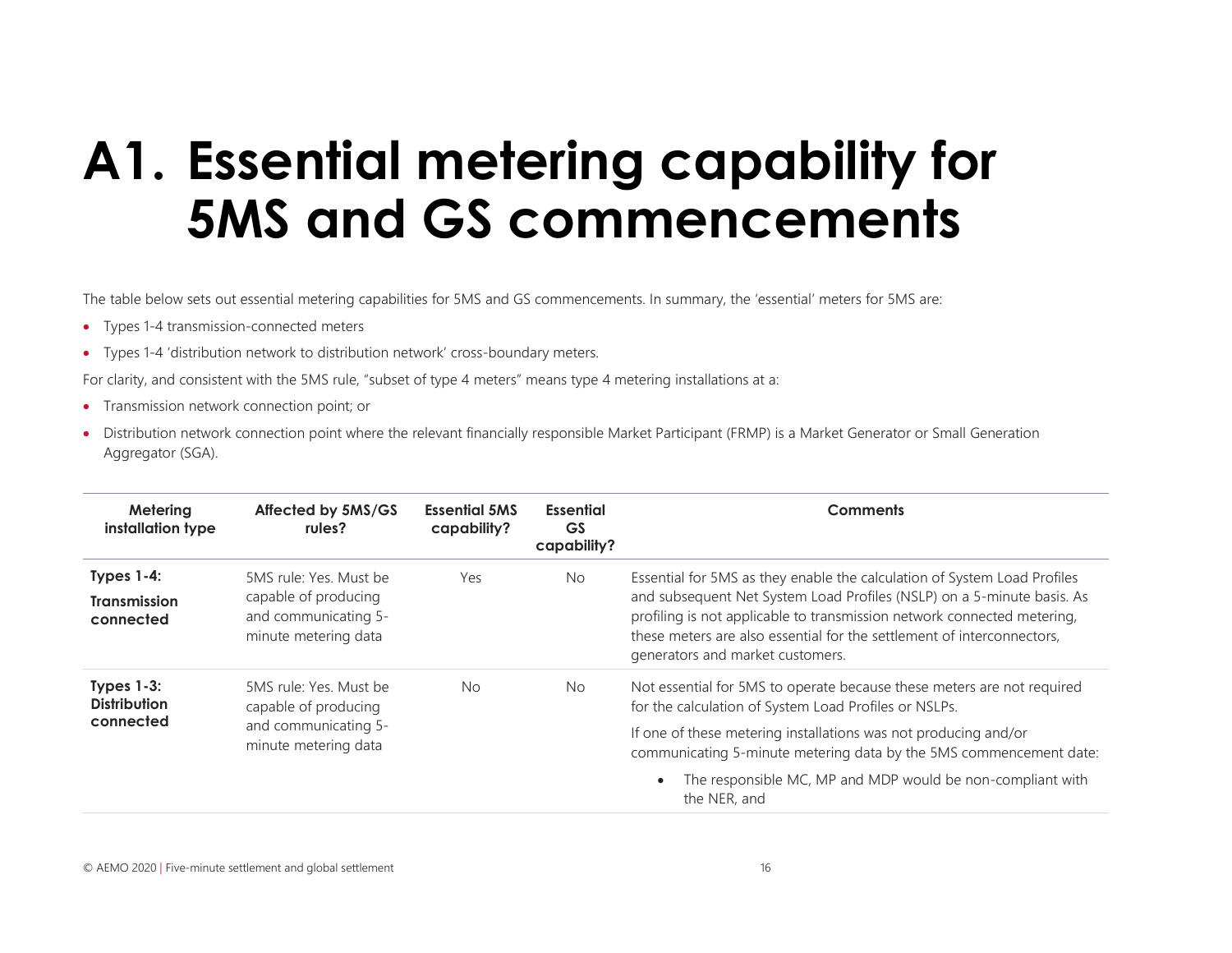| Metering<br>installation type                                                                              | Affected by 5MS/GS<br>rules?                                                                   | <b>Essential 5MS</b><br>capability? | <b>Essential</b><br><b>GS</b><br>capability? | <b>Comments</b>                                                                                                                                                                                                                                                                                                                 |  |  |
|------------------------------------------------------------------------------------------------------------|------------------------------------------------------------------------------------------------|-------------------------------------|----------------------------------------------|---------------------------------------------------------------------------------------------------------------------------------------------------------------------------------------------------------------------------------------------------------------------------------------------------------------------------------|--|--|
|                                                                                                            |                                                                                                |                                     |                                              | Settlement accuracy would be compromised but settlement could<br>$\bullet$<br>still occur.                                                                                                                                                                                                                                      |  |  |
| Types 1-3:<br><b>Distribution to</b><br>distribution cross                                                 | 5MS rule: Yes. Must be<br>capable of producing<br>and communicating 5-                         | Yes                                 | <b>No</b>                                    | Essential for 5MS so that the System Load Profiles can be calculated on a<br>5-minute basis for the receiving distribution network, including calculation<br>of Local Retailer load under settlement by difference                                                                                                              |  |  |
| boundary                                                                                                   | minute metering data                                                                           |                                     |                                              | These meters are not essential for GS to commence. However if they are<br>not ready:                                                                                                                                                                                                                                            |  |  |
|                                                                                                            |                                                                                                |                                     |                                              | the accuracy of UFE allocation between the supplying and<br>$\bullet$<br>receiving Local/Distribution Areas would be compromised                                                                                                                                                                                                |  |  |
|                                                                                                            |                                                                                                |                                     |                                              | the responsible MC, MP and MDP would be non-compliant with<br>the NER                                                                                                                                                                                                                                                           |  |  |
| <b>Type 4: Distribution</b><br>to distribution cross<br>boundary                                           | 5MS rule: No<br>GS rule: Yes                                                                   | Yes                                 | <b>No</b>                                    | Essential for 5MS so that the System Load Profile can be calculated on a 5-<br>minute basis for the receiving distribution network, including calculation of<br>Local Retailer load under settlement by difference. However, these meters<br>are not currently captured by the 5MS rule.                                        |  |  |
|                                                                                                            |                                                                                                |                                     |                                              | These meters are not essential for GS to commence. However if they are<br>not ready:                                                                                                                                                                                                                                            |  |  |
|                                                                                                            |                                                                                                |                                     |                                              | the accuracy of UFE allocation between the supplying and<br>$\bullet$<br>receiving Local/Distribution Areas would be compromised                                                                                                                                                                                                |  |  |
|                                                                                                            |                                                                                                |                                     |                                              | the responsible MC, MP and MDP would be non-compliant with<br>the NER                                                                                                                                                                                                                                                           |  |  |
| Subset of type 4:<br><b>Distribution</b><br>connected where<br><b>FRMP</b> is a market<br>generator or SGA | 5MS rule: Yes. Must be<br>capable of producing<br>and communicating 5-<br>minute metering data | <b>No</b>                           | <b>No</b>                                    | Not essential for 5MS to operate because these metering installations are<br>not required for profiling purposes. However, if a metering installation was<br>not producing and/or communicating 5-minute metering data by the 5MS<br>commencement date, the responsible MC, MP and MDP would be non-<br>compliant with the NER. |  |  |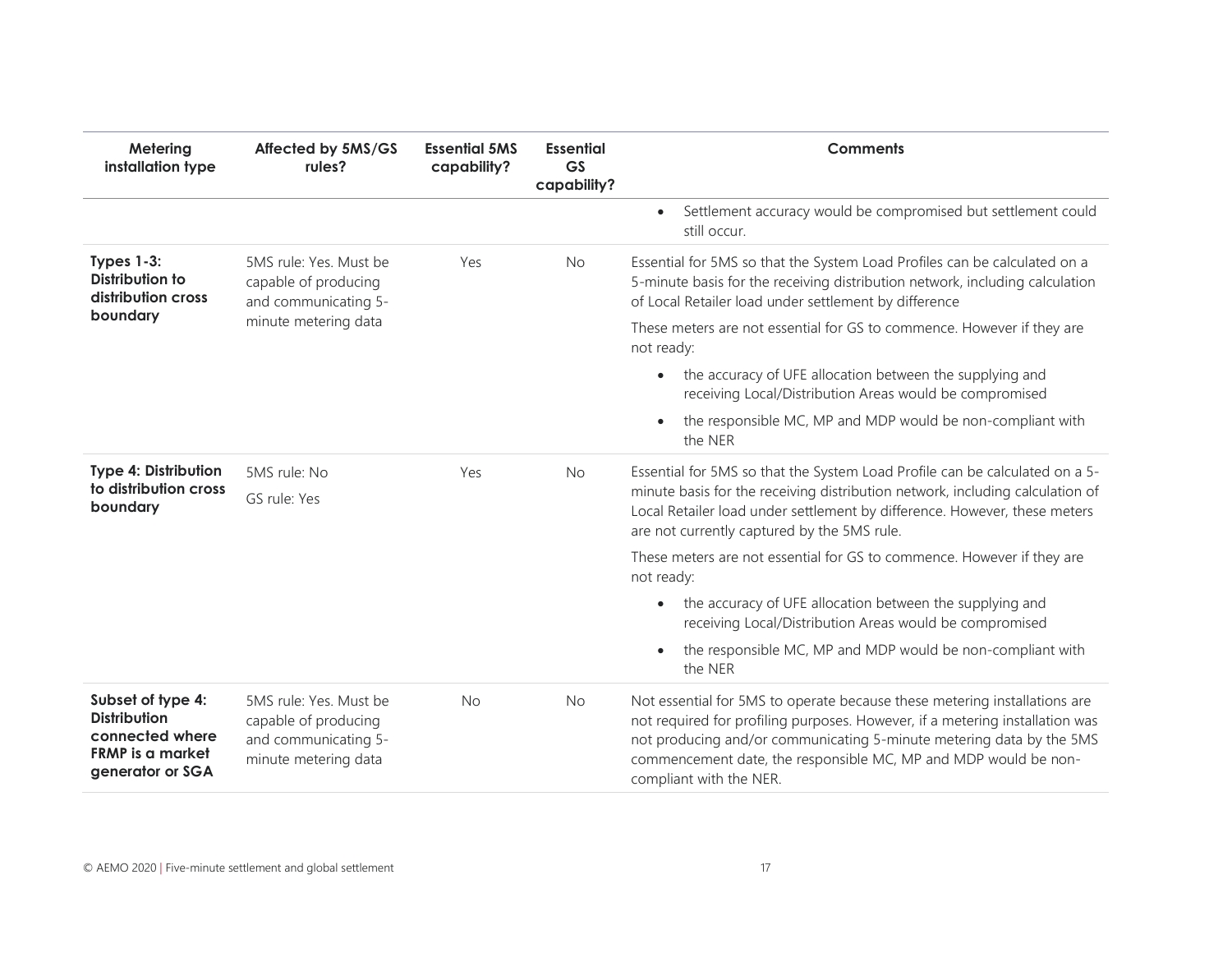| Metering<br>installation type      | Affected by 5MS/GS<br>rules?                                                             | <b>Essential 5MS</b><br>capability? | Essential<br>GS<br>capability? | Comments                                                                                                                                                                                                                                                                                                                    |  |
|------------------------------------|------------------------------------------------------------------------------------------|-------------------------------------|--------------------------------|-----------------------------------------------------------------------------------------------------------------------------------------------------------------------------------------------------------------------------------------------------------------------------------------------------------------------------|--|
| Type 7                             | 5MS rule: Yes: Must be<br>calculated and<br>communicated on a 5-<br>minute basis         | <b>No</b>                           | No.                            | Not essential for 5MS to operate because these metering installations are<br>not required for profiling purposes. However, if a metering installation was<br>not producing and/or communicating 5-minute metering data by the 5MS<br>commencement date, the responsible MC and MDP would be non-<br>compliant with the NER. |  |
| Non-contestable<br>unmetered loads | GS rule: Yes: Must be<br>calculated and<br>communicated on a 5-<br>minute basis for 5MS. | <b>No</b>                           | <b>No</b>                      | Not essential for 5MS to operate because these metering installations are<br>not required for profiling purposes.                                                                                                                                                                                                           |  |
|                                    |                                                                                          |                                     |                                | Non-contestable unmetered loads are allocated to determine the residual<br>UFE for a Local Area. GS can function without this input to the calculation,<br>however UFE volumes would be overstated and the responsible MDP<br>would be non-compliant with the NER.                                                          |  |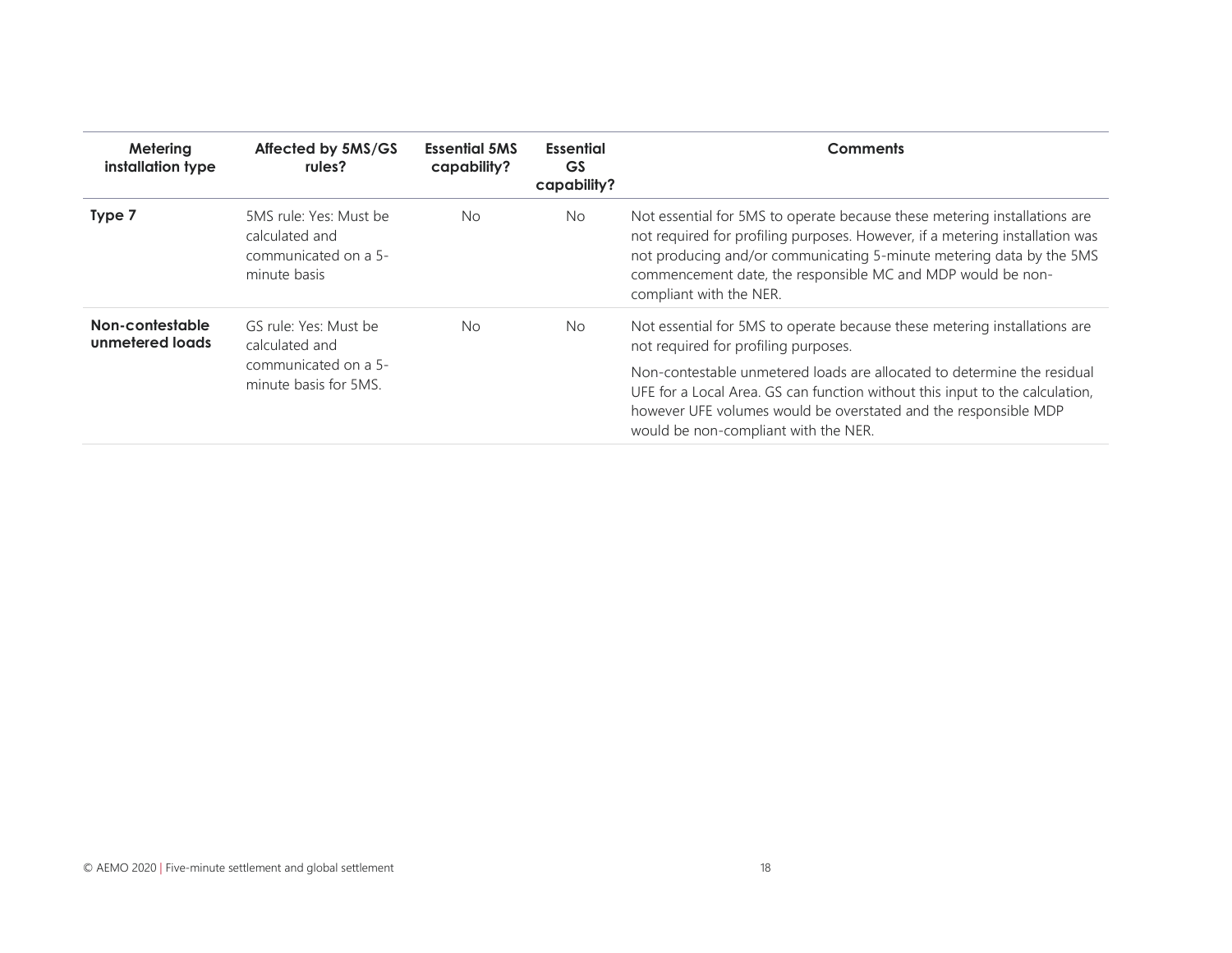# A2. Essential participant capabilities for 5MS and GS commencements

| <b>Participant type</b> | <b>Main NEM functions</b>                             | Affected by 5MS/GS?                               | <b>Essential 5MS</b><br>capability? | <b>Essential GS</b><br>capability? | <b>Comments</b>                                                                                                                                                                                                           |
|-------------------------|-------------------------------------------------------|---------------------------------------------------|-------------------------------------|------------------------------------|---------------------------------------------------------------------------------------------------------------------------------------------------------------------------------------------------------------------------|
| Generator               | Generator offers                                      | Yes: Submit 5-minute offers                       | Yes                                 | n/a                                | Generators needs to be capable of<br>developing and submitting 5-min<br>granularity offers for 5MS to function.                                                                                                           |
|                         |                                                       |                                                   |                                     |                                    | Generators can submit 5-minute bids from<br>their own systems via FTP or API or<br>through AEMO's web bidding interface.                                                                                                  |
|                         | Generator dispatch                                    | No change                                         | n/a                                 |                                    | Already dispatched on a 5-minute basis                                                                                                                                                                                    |
|                         | Sells electricity supplied<br>through the spot market | Yes: 5-min trading interval<br>prices and volumes | No                                  |                                    |                                                                                                                                                                                                                           |
|                         | Manage metering data                                  | Yes: Manage 5-min<br>metering data                | <b>No</b>                           |                                    |                                                                                                                                                                                                                           |
|                         | Reallocations                                         | Yes: 5-minute trading<br>interval reallocations   | <b>No</b>                           |                                    | Reallocations is an important aspect of the<br>wholesale market, allowing participants to<br>hedge their cash flow risk and reduce<br>prudential volatility. This functionality is not<br>essential for 5MS commencement. |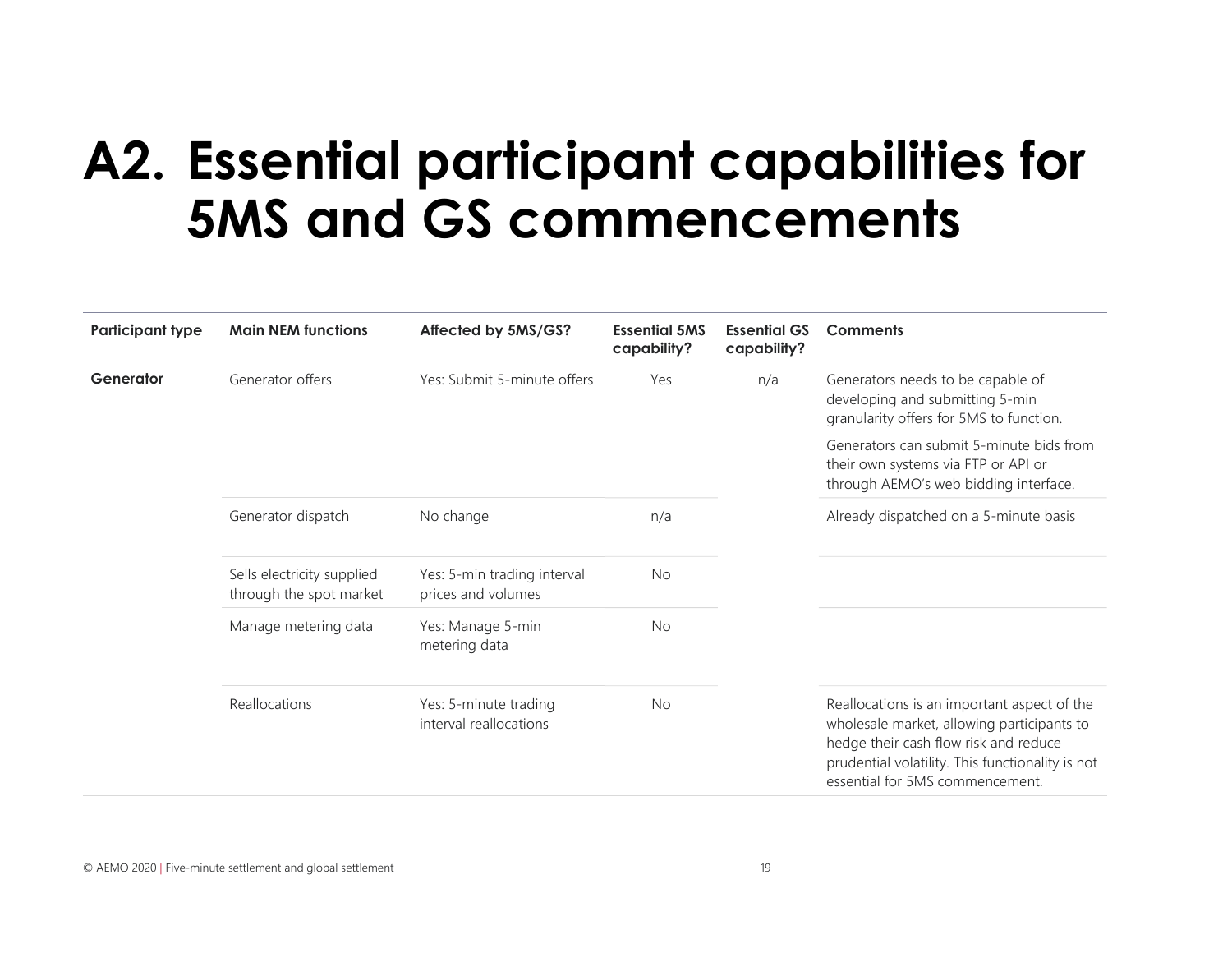| <b>Participant type</b>                                         | <b>Main NEM functions</b>                        | Affected by 5MS/GS?                                                         | <b>Essential 5MS</b><br>capability? | <b>Essential GS</b><br>capability? | <b>Comments</b>                                                                                                                                                                                                                                                               |
|-----------------------------------------------------------------|--------------------------------------------------|-----------------------------------------------------------------------------|-------------------------------------|------------------------------------|-------------------------------------------------------------------------------------------------------------------------------------------------------------------------------------------------------------------------------------------------------------------------------|
|                                                                 | Reconcile settlement<br>statements               | Yes: Reconcile 5-min<br>trading interval prices and<br>volumes              | <b>No</b>                           |                                    | While it may be preferable to be able to<br>reconcile settlements statements,<br>reconciliation is not a pre-requisite for<br>5MS/GS to commence.                                                                                                                             |
| <b>Small generation</b><br>aggregator,<br><b>Scheduled Load</b> | SGA/Scheduled load bids                          | Yes: 5-minute bids                                                          | <b>No</b>                           | n/a                                | SGA energy /scheduled loads are small<br>component of NEM supply/demand<br>volumes and therefore their ability to<br>perform 5-minute bidding is not critical to<br>5MS. However, SGAs must make 5-minute<br>offers under 5MS or they will be non-<br>compliant with the NER. |
|                                                                 | SGA/Scheduled load<br>dispatch                   | No change                                                                   | n/a                                 |                                    |                                                                                                                                                                                                                                                                               |
|                                                                 | Manage metering data                             | Yes: Manage 5-min<br>metering data                                          | <b>No</b>                           |                                    |                                                                                                                                                                                                                                                                               |
|                                                                 | Reconcile settlement<br>statements               | Yes                                                                         | <b>No</b>                           |                                    |                                                                                                                                                                                                                                                                               |
| <b>Market</b><br>customer: End<br><b>user</b>                   | Purchases electricity<br>through the spot market | Yes: 5-min trading interval<br>prices and volumes                           | <b>No</b>                           | n/a                                | Market customers receive the spot price<br>which is determined by AEMO's dispatch<br>processes using generator offers as an<br>input.                                                                                                                                         |
|                                                                 | Manage metering data                             | Yes: manage 5-min<br>metering data                                          | <b>No</b>                           | n/a                                |                                                                                                                                                                                                                                                                               |
| <b>Market</b><br>customer:<br><b>Retailer</b>                   | Purchases electricity<br>through the spot market | Yes: 5-min trading interval<br>prices and volumes                           | <b>No</b>                           | No                                 | Retailers do not perform any functions<br>other than 'business as usual' activities that<br>are essential to 5MS and GS                                                                                                                                                       |
|                                                                 | Provide energy services to<br>end use customers  | Optional: offer new<br>electricity services based on<br>5-min metering data | <b>No</b>                           | <b>No</b>                          | commencements.<br>Reallocations is an important aspect of the<br>wholesale market, allowing participants to                                                                                                                                                                   |
|                                                                 | Manage metering data                             | Yes: manage 5-min<br>metering data                                          | <b>No</b>                           | <b>No</b>                          | hedge their cash flow risk and reduce<br>prudential volatility. However, this                                                                                                                                                                                                 |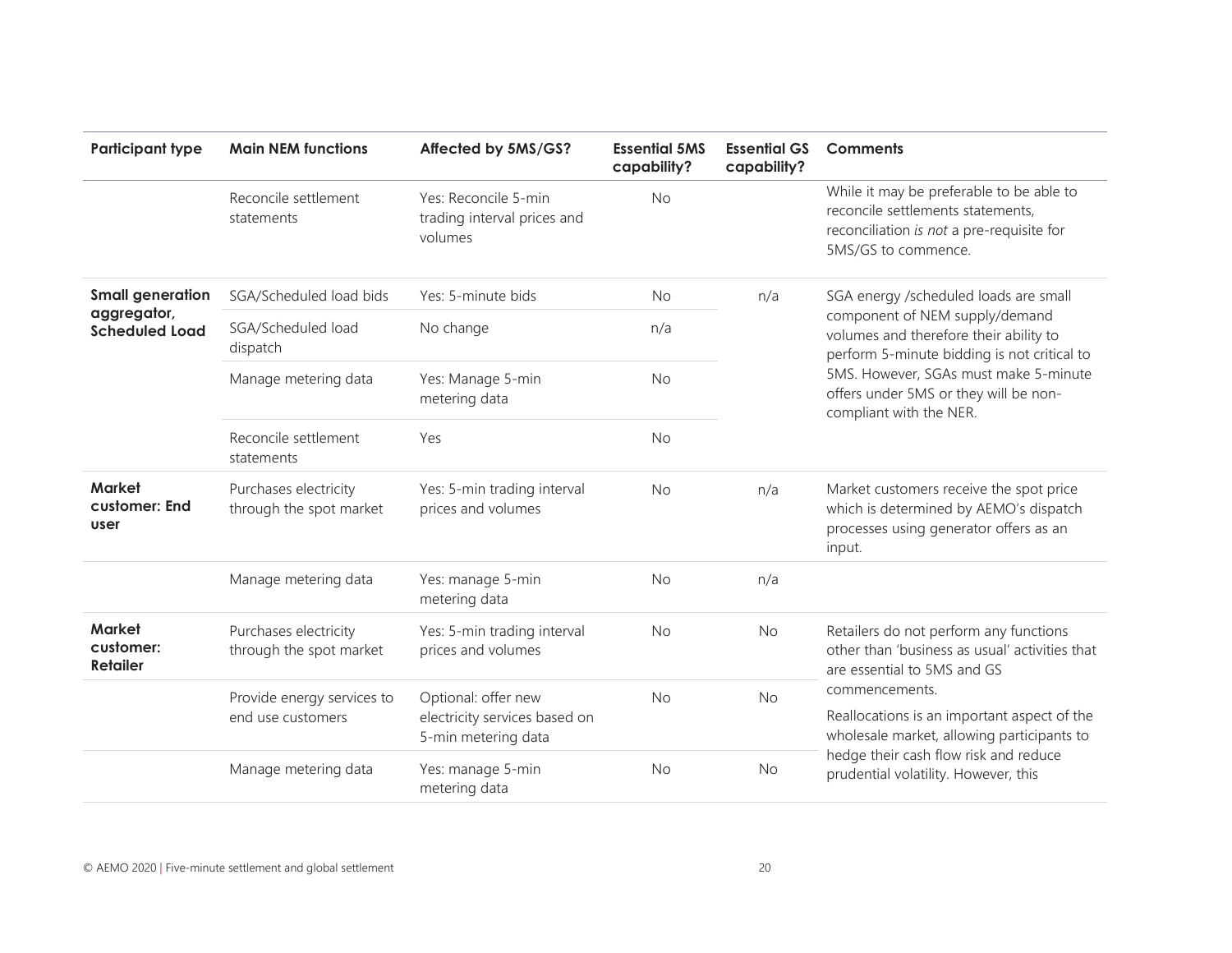| <b>Participant type</b>          | <b>Main NEM functions</b>                                  | Affected by 5MS/GS?                                                                                                         | <b>Essential 5MS</b><br>capability? | <b>Essential GS</b><br>capability? | <b>Comments</b>                                                                                                                                                                                                                                                                                                    |
|----------------------------------|------------------------------------------------------------|-----------------------------------------------------------------------------------------------------------------------------|-------------------------------------|------------------------------------|--------------------------------------------------------------------------------------------------------------------------------------------------------------------------------------------------------------------------------------------------------------------------------------------------------------------|
|                                  | <b>Bill customers</b>                                      | <b>No</b>                                                                                                                   | <b>No</b>                           | No                                 | functionality is not essential for 5MS<br>commencement.                                                                                                                                                                                                                                                            |
|                                  | Reallocations                                              | Yes: 5-minute trading<br>interval reallocations                                                                             | No                                  | n/a                                | While it may be preferable to be able to<br>reconcile settlements statements,                                                                                                                                                                                                                                      |
|                                  | Reconcile settlement                                       | Yes:                                                                                                                        | <b>No</b>                           |                                    | reconciliation is not a pre-requisite                                                                                                                                                                                                                                                                              |
|                                  | statements                                                 | Reconcile 5-min trading<br>interval prices and volumes<br>Validate and reconcile UFE                                        | n/a                                 | n/a<br><b>No</b>                   | 5MS/GS to commence.                                                                                                                                                                                                                                                                                                |
| Metering<br>Provider             | Install, operate and<br>maintain metering<br>installations | Yes: All type 1-3, and subset<br>type 4 meters to be capable<br>of producing and<br>communicating 5-minute<br>metering data | Yes                                 | n/a                                | Essential meters to be capable of<br>producing and storing 5-minute metering<br>data                                                                                                                                                                                                                               |
| <b>Metering Data</b><br>Provider | Collect, process and store<br>metering data:               |                                                                                                                             |                                     |                                    |                                                                                                                                                                                                                                                                                                                    |
|                                  | Metering data<br>$\bullet$<br>granularity                  | Yes: Deliver 5-minute data<br>relating to all Type 1-3 and<br>subset of type 4 meters                                       | Yes                                 | n/a                                | MDPs need to deliver 5-min data from<br>Essential meters for 5MS to function.                                                                                                                                                                                                                                      |
|                                  | Metering data file<br>$\bullet$<br>format                  | Yes: Deliver interval meter<br>metering data in MDFF file<br>format                                                         | Yes                                 | n/a                                | Interval meter reads can only be delivered<br>to AEMO via MDMF for reads relating to<br>dates prior to the 5MS commencement<br>date. From 5MS commencement, interval<br>metering data must be delivered in MDFF.<br>Accumulation meter reads can continue to<br>be delivered via MDMF or via MDFF<br><b>NEM13.</b> |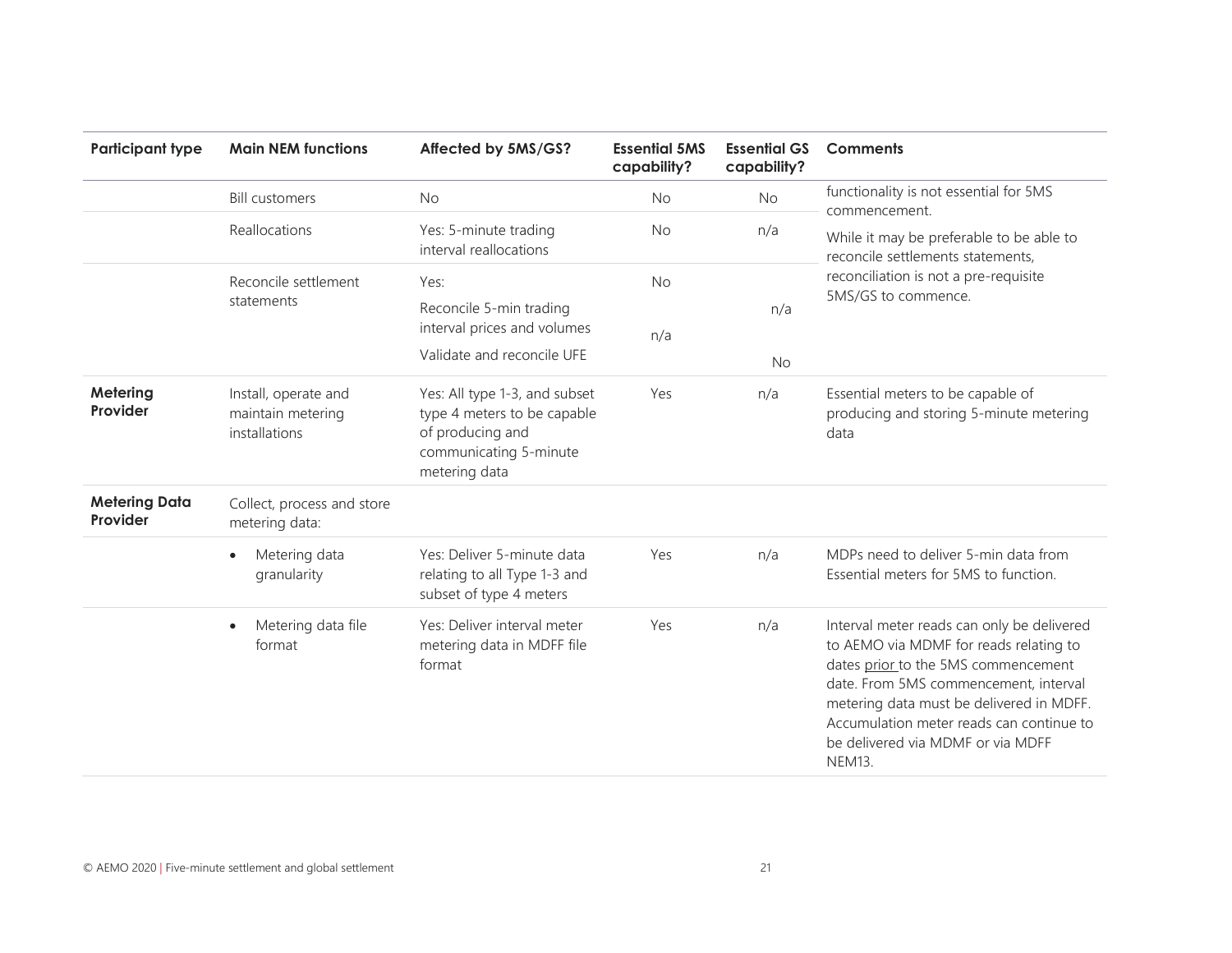| <b>Participant type</b>                                   | <b>Main NEM functions</b>                                                                                             | Affected by 5MS/GS?                                                                                                         | <b>Essential 5MS</b><br>capability? | <b>Essential GS</b><br>capability? | <b>Comments</b>                                                                                                                                                                                                                                                 |
|-----------------------------------------------------------|-----------------------------------------------------------------------------------------------------------------------|-----------------------------------------------------------------------------------------------------------------------------|-------------------------------------|------------------------------------|-----------------------------------------------------------------------------------------------------------------------------------------------------------------------------------------------------------------------------------------------------------------|
|                                                           | Metering data<br>$\bullet$<br>resolution                                                                              | Yes: Deliver active and<br>reactive register level<br>metering data                                                         | Yes                                 | Yes                                | Register level metering data will be used<br>by AEMO to support critical market<br>functions such as market settlements, UFE<br>Trend reporting and VIC TUoS Billing.                                                                                           |
|                                                           |                                                                                                                       |                                                                                                                             |                                     |                                    | Register level metering data is necessary<br>from 'essential meters' for 5MS and GS. It<br>is non-essential for remaining meters.                                                                                                                               |
|                                                           | Non-contestable<br>$\bullet$<br>unmetered loads and<br>type 7 meter<br>installations                                  | Yes: Deliver non-<br>contestable unmetered load<br>and type 7 5-minute<br>metering data                                     | <b>No</b>                           | <b>No</b>                          | Non-contestable and type 7 unmetered<br>loads are used to settle the market and to<br>calculate UFE. GS can function without this<br>input to the calculation, however UFE<br>volumes will be less accurate and the MDP<br>would be non-compliant with the NER. |
| <b>Metering Co-</b><br>ordinator                          | Overall responsibility for<br>coordinating and providing<br>metering services at a<br>connection point in the<br>NEM. | Yes: All type 1-3, and subset<br>type 4 meters to be capable<br>of producing and<br>communicating 5-minute<br>metering data | Yes                                 | <b>No</b>                          | Essential meters must be capable of<br>producing and storing 5-minute metering<br>data.                                                                                                                                                                         |
| <b>Distribution</b><br><b>Network Service</b><br>Provider | Owns, operates or controls<br>a distribution system                                                                   | <b>No</b>                                                                                                                   | n/a                                 | n/a                                | DNSP functions are not essential to 5MS<br>and GS commencements.                                                                                                                                                                                                |
|                                                           |                                                                                                                       |                                                                                                                             |                                     |                                    | Non-contestable unmetered loads and                                                                                                                                                                                                                             |
|                                                           | Manage metering data                                                                                                  | Yes:                                                                                                                        |                                     |                                    | cross-boundary supplies are used to<br>calculate UFE. GS can function without                                                                                                                                                                                   |
|                                                           |                                                                                                                       | Manage 5-min metering<br>data                                                                                               | <b>No</b>                           | n/a                                | these inputs to the calculation, however<br>UFE volumes will be less accurate and the<br>DNSP would be non-compliant with the                                                                                                                                   |
|                                                           |                                                                                                                       | Calculate Type 7 loads on a<br>5-minute basis.                                                                              | No                                  | n/a                                | NER.                                                                                                                                                                                                                                                            |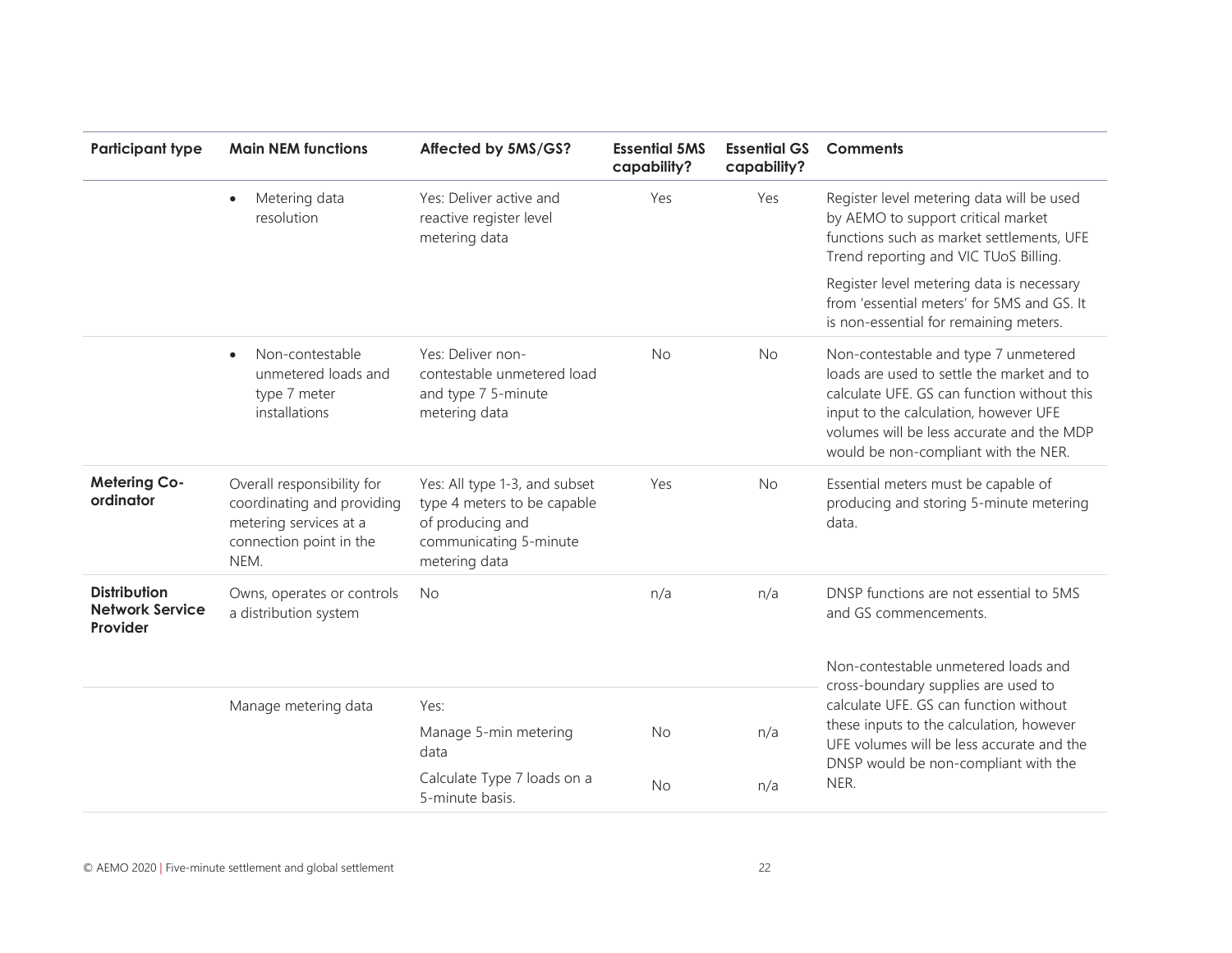| <b>Participant type</b>                                   | <b>Main NEM functions</b>                                                                                               | Affected by 5MS/GS?                                                                                                         | <b>Essential 5MS</b><br>capability? | <b>Essential GS</b><br>capability? | <b>Comments</b>                                                                                                                                                                                                |
|-----------------------------------------------------------|-------------------------------------------------------------------------------------------------------------------------|-----------------------------------------------------------------------------------------------------------------------------|-------------------------------------|------------------------------------|----------------------------------------------------------------------------------------------------------------------------------------------------------------------------------------------------------------|
|                                                           |                                                                                                                         |                                                                                                                             |                                     |                                    | GS can function if the NMI classification<br>codes for cross-boundary meters are not<br>updated. However, UFE volumes will be<br>less accurate and the DNSP would be non-<br>compliant with AEMO's procedures. |
|                                                           | Manages cross-boundary<br>supplies                                                                                      | Yes: Appointment of the<br>Metering Coordinator for<br>cross-boundary supplies                                              | <b>No</b>                           | <b>No</b>                          |                                                                                                                                                                                                                |
|                                                           | Update cross boundary<br>supply NMI Classification<br>Code to "XBOUNDRY"                                                | Yes: GS rule requires cross<br>boundary supply energy<br>flows to be included in UFE<br>calculations                        | No                                  | <b>No</b>                          |                                                                                                                                                                                                                |
|                                                           | Non-contestable<br>unmetered loads                                                                                      | Yes: GS rule requires Non-<br>contestable unmetered<br>loads NMIs to be created<br>and maintained in MSATS                  | n/a                                 | <b>No</b>                          |                                                                                                                                                                                                                |
| <b>Transmission</b><br><b>Network Service</b><br>Provider | Owns, operates or controls<br>a transmission system                                                                     |                                                                                                                             | n/a                                 | n/a                                |                                                                                                                                                                                                                |
|                                                           | Manage metering data                                                                                                    | Yes: Manage 5-min<br>metering data                                                                                          | <b>No</b>                           | n/a                                |                                                                                                                                                                                                                |
|                                                           | Update NMI Classification<br>Code to "BULK" for<br>transmission network to<br>distribution network<br>connection points | Yes: All type 1-3, and subset<br>type 4 meters to be capable<br>of producing and<br>communicating 5-minute<br>metering data | <b>No</b>                           | <b>No</b>                          |                                                                                                                                                                                                                |
| Market network<br>service provider                        | Owns, operates or controls<br>a transmission system                                                                     | Yes: 5-min trading interval<br>prices and volumes                                                                           | <b>No</b>                           | n/a                                | Generators need to be capable of<br>developing and submitting 5-min                                                                                                                                            |
|                                                           | Earn revenue from the spot<br>market                                                                                    | Yes: submit 5-min bids and<br>offers                                                                                        | Yes                                 |                                    | granularity offers for 5MS to function.                                                                                                                                                                        |